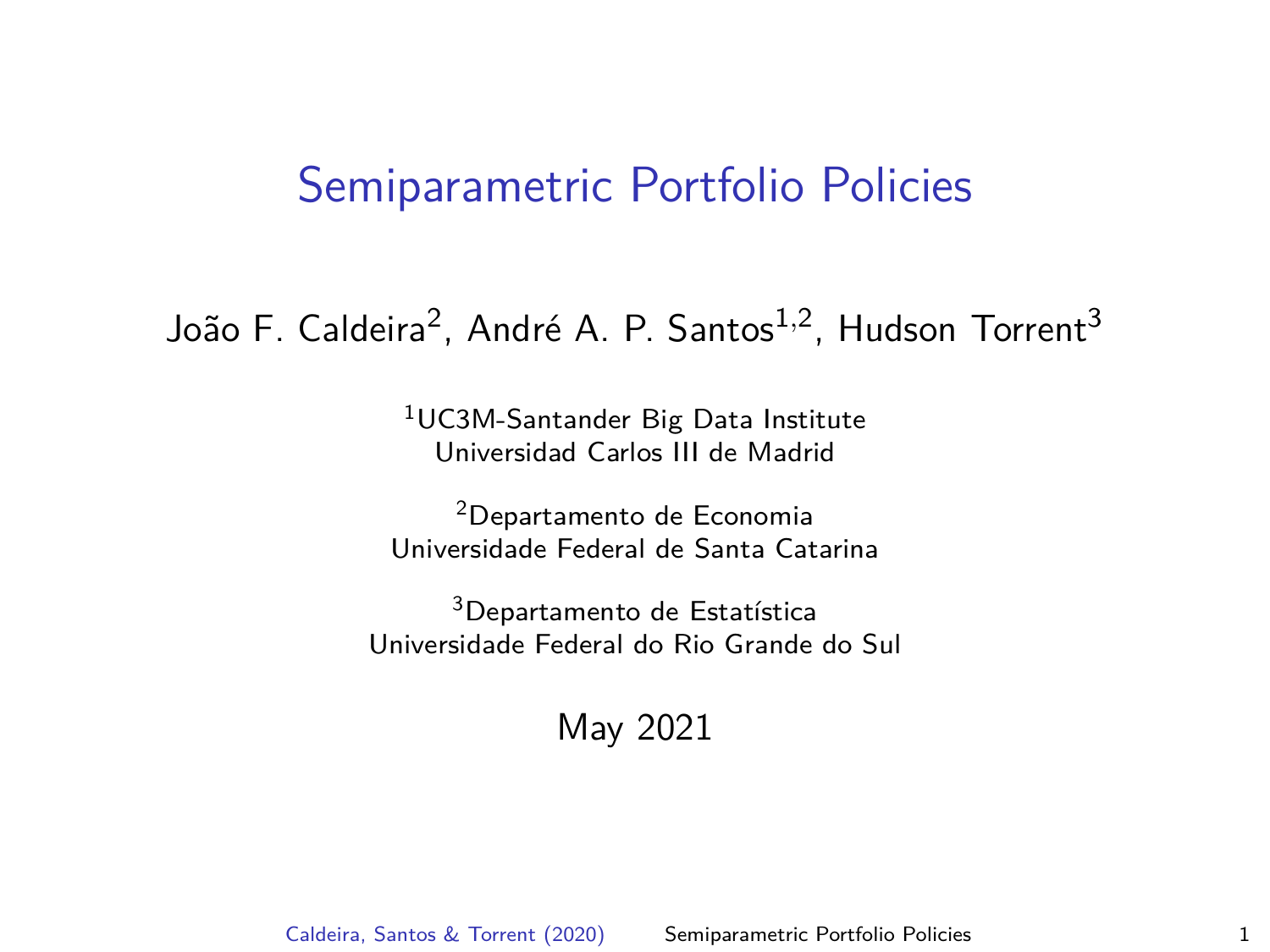# Introduction

- High dimensional portfolio optimization is one the central topics in financial economics, multivariate statistics and machine learning.
- The traditional way requires the modelization of the first two moments of financial asset returns, e.g. Markowitz mean-variance method:

$$
w=f(\hat{\mu},\hat{\Sigma}).
$$

- This method is known to fail when the cross-section dimension is large:
	- Estimation error in  $\hat{\mu}$  and  $\hat{\Sigma}$  inherited to portfolio weights;
	- When  $N > T$ ,  $\hat{\Sigma}$  is singular;
	- Poor out-of-sample performance.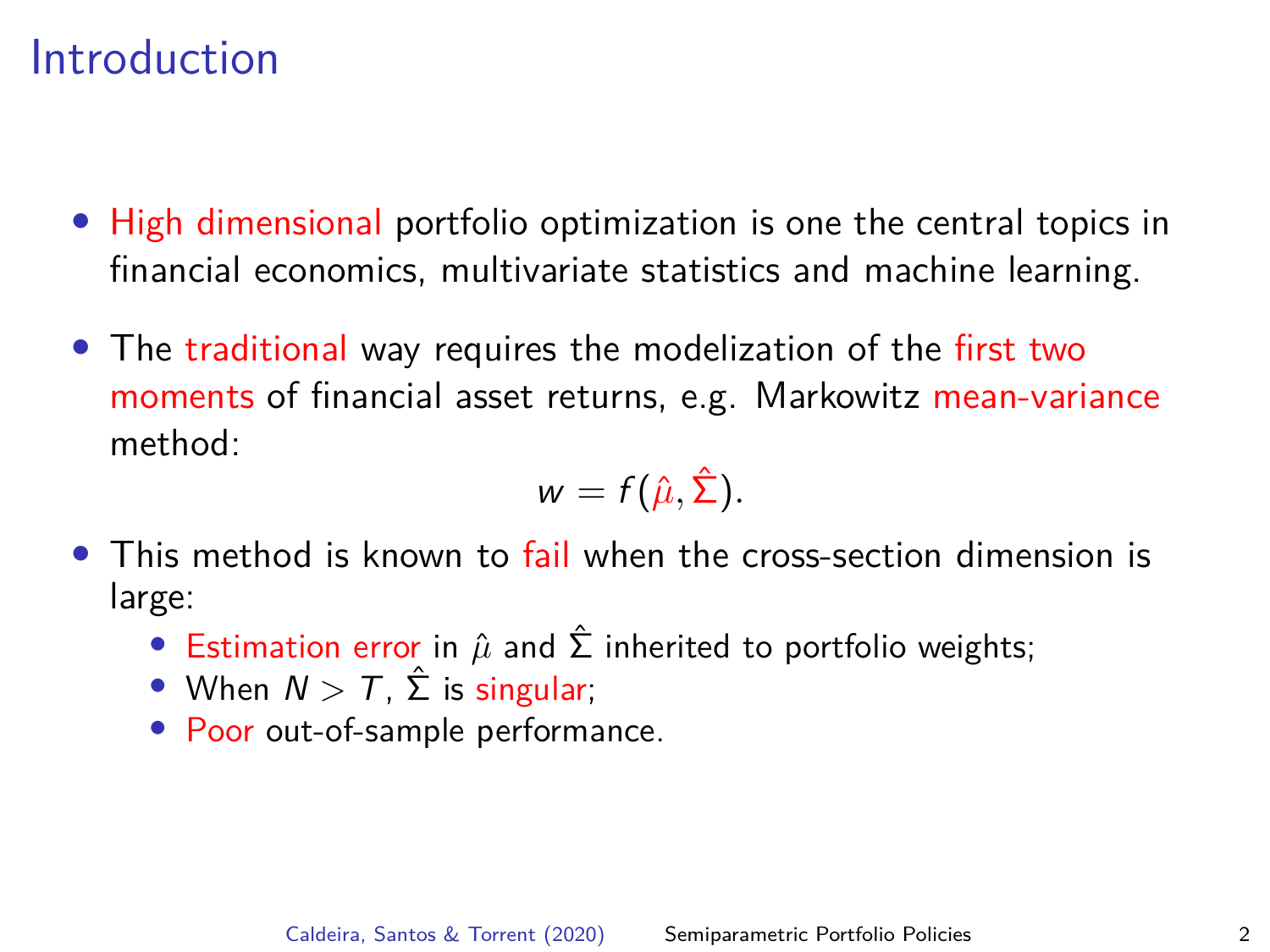# Introduction

- Tentative remedies:
	- Shrinkage principle of [Stein \(1956\)](#page-46-1) and [Jorion \(1986\)](#page-45-0);
	- Optimal combinations of different portfolio policies [\(Kan and Zhou,](#page-45-1) [2007;](#page-45-1) [Tu and Zhou, 2011\)](#page-46-2);
	- Using simple investment rules [\(DeMiguel et al., 2009\)](#page-45-2);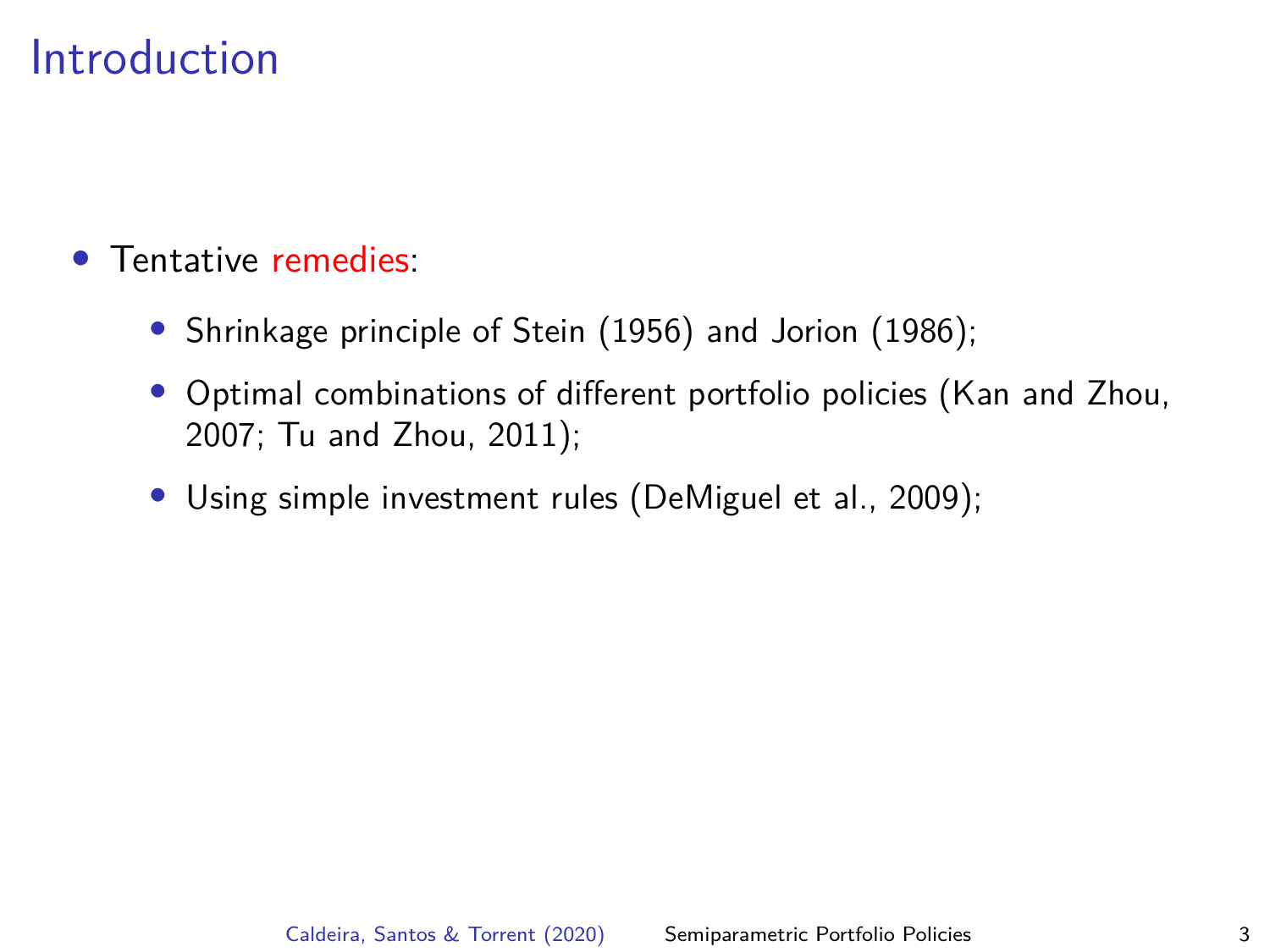# Introduction

- Tentative remedies:
	- Shrinkage principle of [Stein \(1956\)](#page-46-1) and [Jorion \(1986\)](#page-45-0);
	- Optimal combinations of different portfolio policies [\(Kan and Zhou,](#page-45-1) [2007;](#page-45-1) [Tu and Zhou, 2011\)](#page-46-2);
	- Using simple investment rules [\(DeMiguel et al., 2009\)](#page-45-2);
	- Model portfolio weights directly as a function of firm characteristics [\(Brandt, Santa-Clara, and Valkanov, 2009\)](#page-45-3) - Parametric portfolio policy.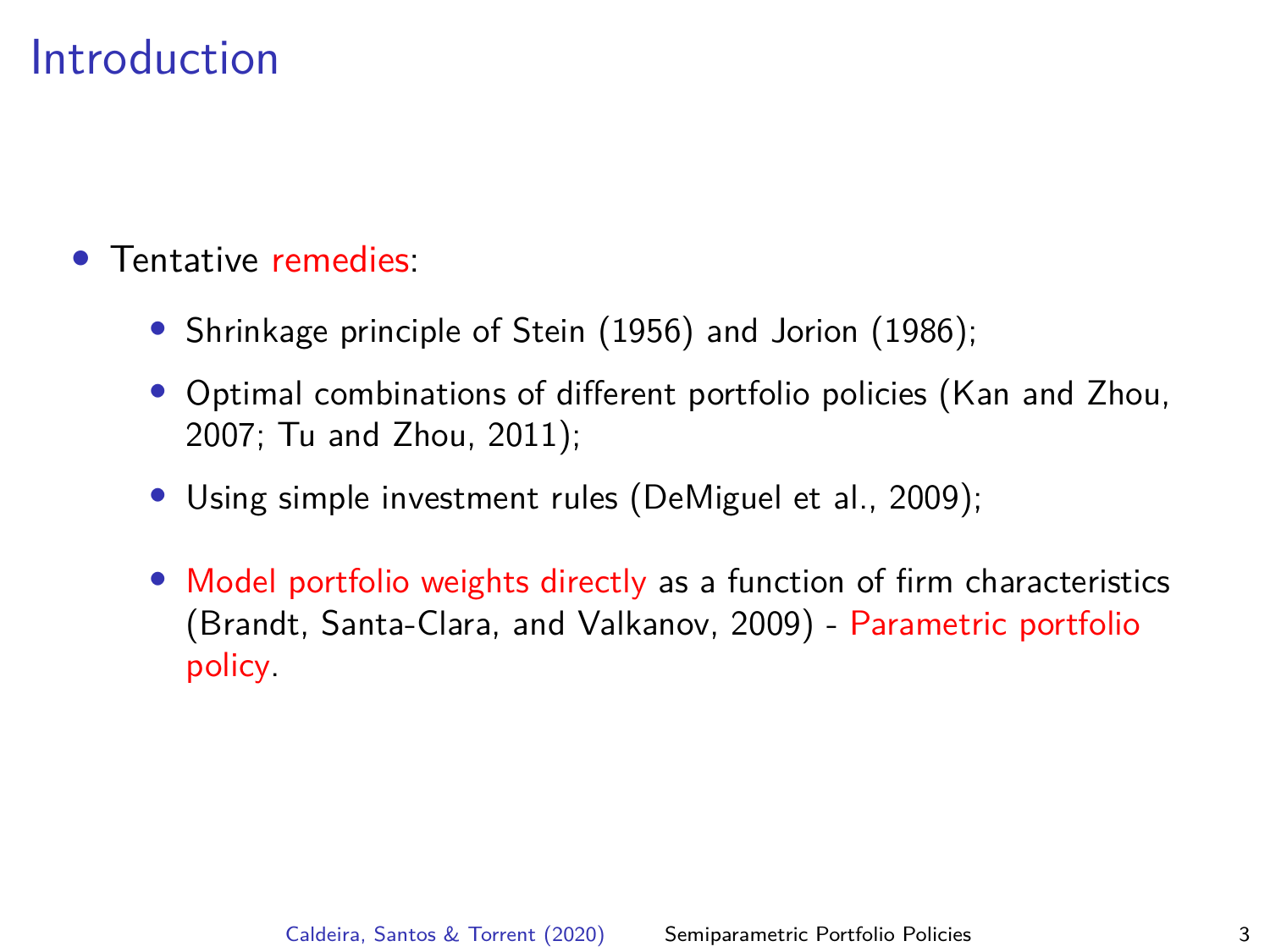# Parametric portfolio policy

[Brandt, Santa-Clara, and Valkanov \(2009\)](#page-45-3)

- The policy consists in parameterizing the portfolio weights directly as a linear function of asset-specific characteristics - yielding "parametric portfolios".
- Substantial reduction in dimensionality.
	- For a problem with  $N$  stocks, the traditional Markowitz approach requires modeling N first and  $(N^2 + N)/2$  second moments of stock returns.
	- The parametric policy involves modeling only  $N$  portfolio weights.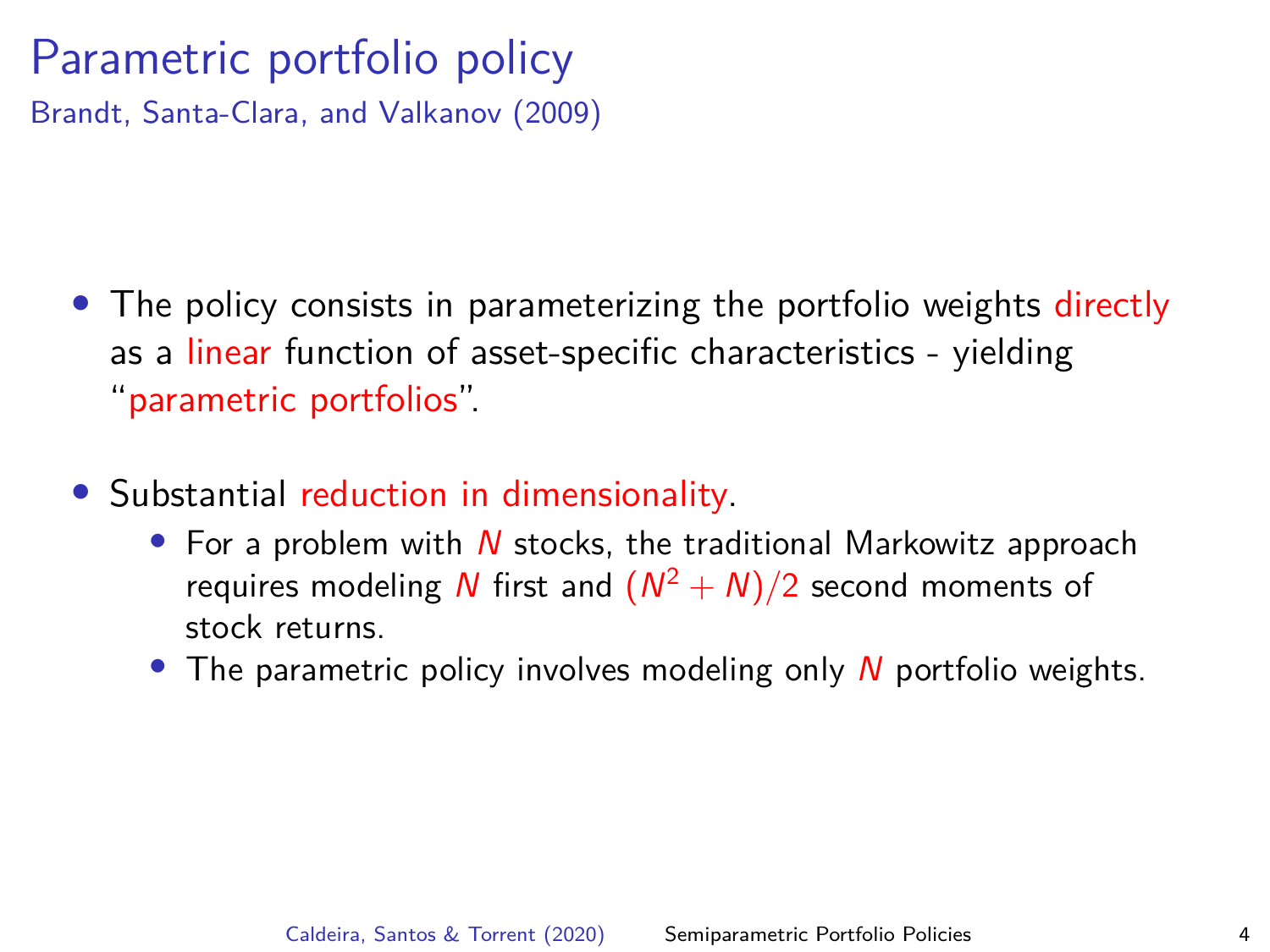#### Parametric portfolio policy [Brandt, Santa-Clara, and Valkanov \(2009\)](#page-45-3)

• The portfolios are obtained by adding to a given benchmark portfolio a linear combination of long-short portfolios:

$$
w_t(\theta) = w_{b_t} + (x_{1,t}\theta_1 + x_{2,t}\theta_2 + \ldots + x_{K,t}\theta_K)/N_t, \qquad (1)
$$

where  $x_{1,t},\ldots,x_{\mathcal{K},t}$  are asset-specific characteristics cross-sectionally standardized so that they have zero mean and unit standard deviation.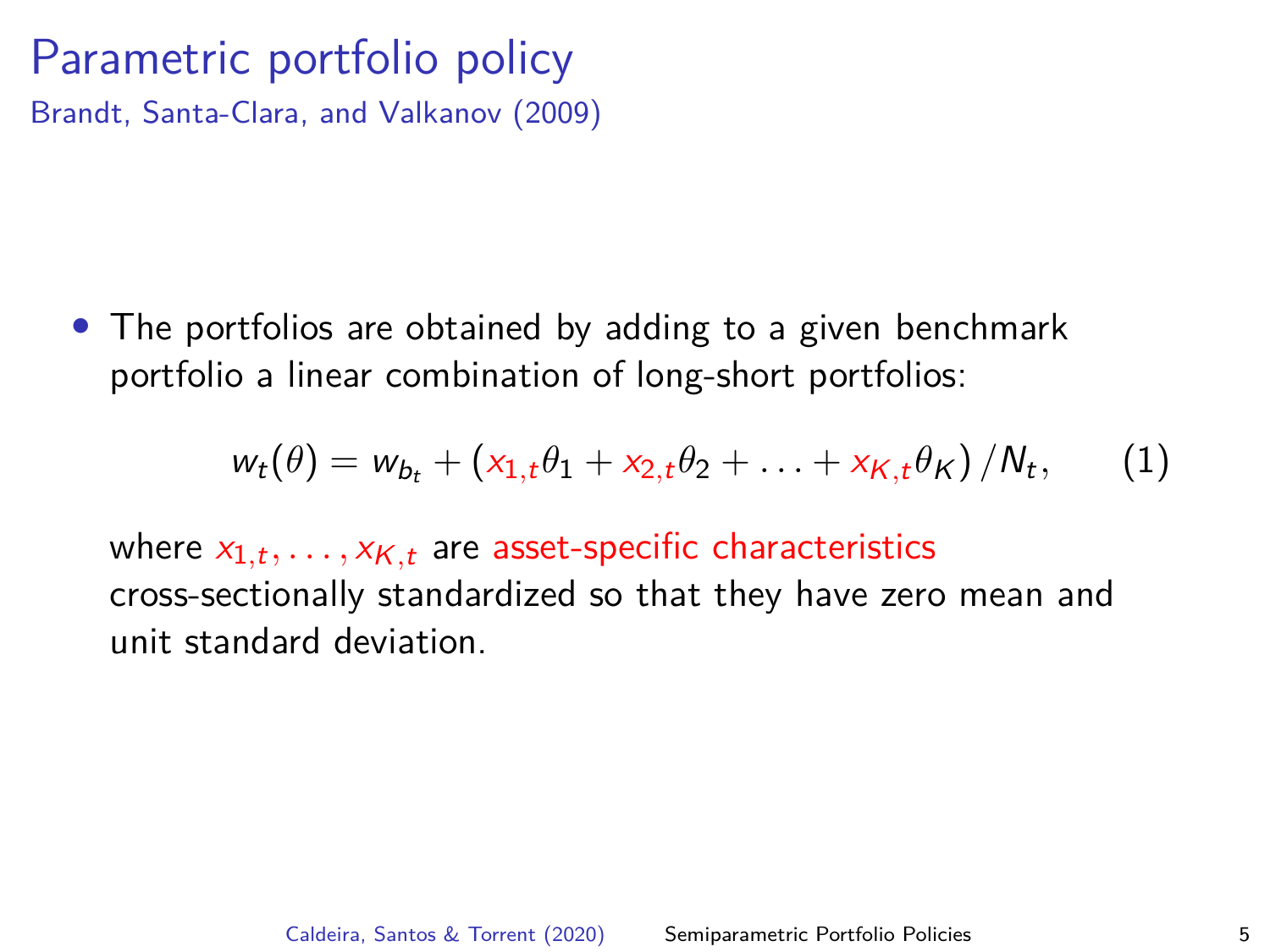# Parametric portfolio policy

[Brandt, Santa-Clara, and Valkanov \(2009\)](#page-45-3)

- A large number of asset-specific characteristics have been considered for that purpose such as book-to-market, size and momentum.
	- [Fama and French \(1993,](#page-45-4) [2015\)](#page-45-5)
	- [Feng, Giglio, and Xiu \(2020\)](#page-45-6)
	- [Hou, Xue, and Zhang \(2020\)](#page-45-7)
	- [DeMiguel, Martin-Utrera, Nogales, and Uppal \(2020\)](#page-45-8)
	- [Chen and Zimmermann \(2020\)](#page-45-9)
	- ...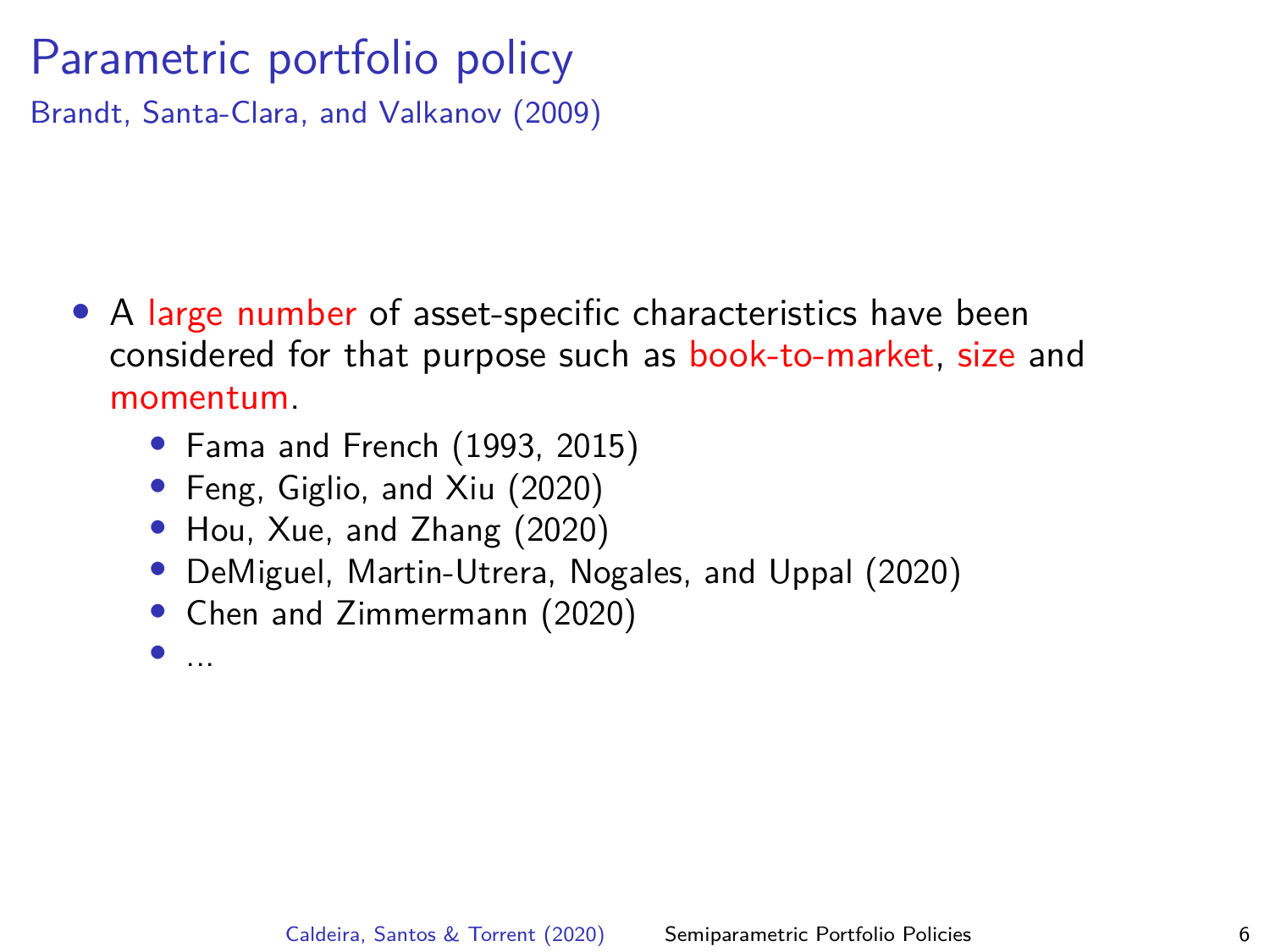# Parametric portfolio policy

[Brandt, Santa-Clara, and Valkanov \(2009\)](#page-45-3)

- The linear portfolio policy assumes that the sensitivity of portfolio weights to changes in firm characteristics is *constant* across all percentiles of the cross-section distribution of firm characteristic values.
- Is this assumption supported by the data?
	- [Freyberger, Neuhierl, and Weber \(2020\)](#page-45-10) and [Gu et al. \(2021\)](#page-45-11) find that the cross-section relation between characteristic values and asset returns is nonlinear.
	- Apparently, the data refutes the linear relation.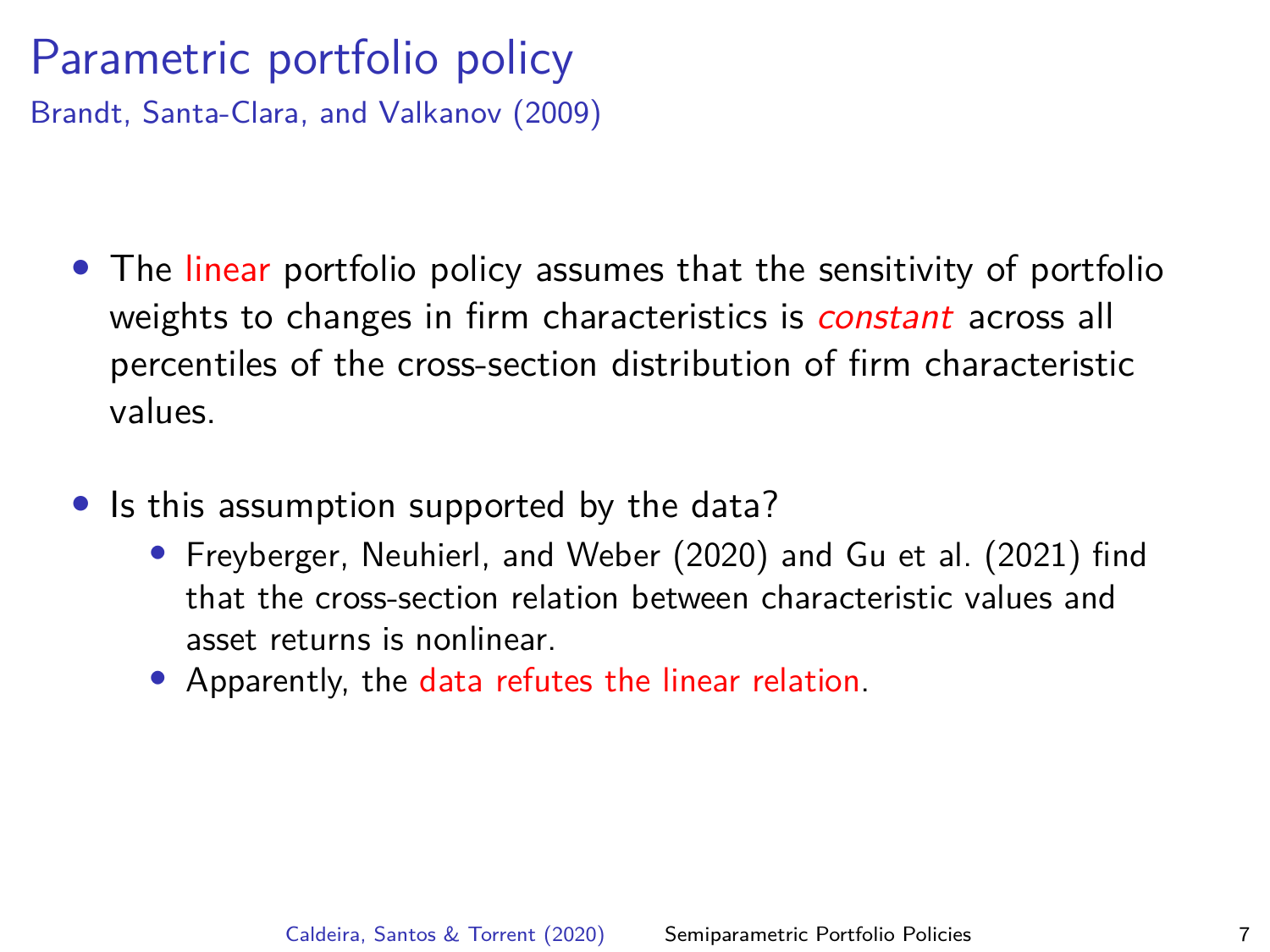#### Is the linearity assumption supported by the data?



Freyberger, J., Neuhierl, A., & Weber, M. (2020). Dissecting characteristics nonparametrically. The Review of Financial Studies, 33(5).

Caldeira, Santos & Torrent (2020) [Semiparametric Portfolio Policies](#page-0-0) 8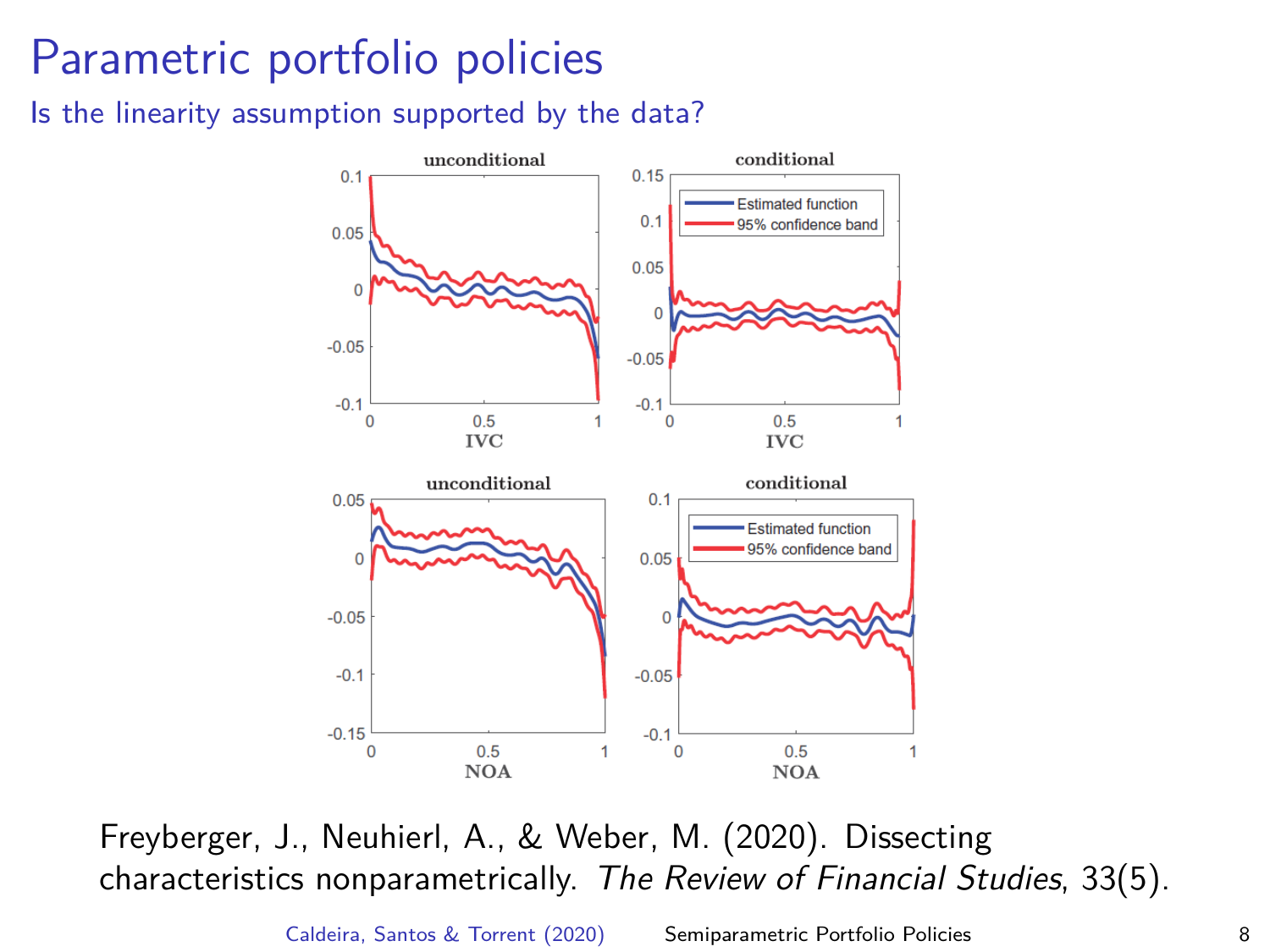- Can we relax the linearity restriction without compromising the advantages of the parametric policy?
- We put forward a flexible semiparametric formulation of the linear parametric policy based on the notion of penalized splines [\(Ruppert, Wand, and Carroll, 2003\)](#page-46-3).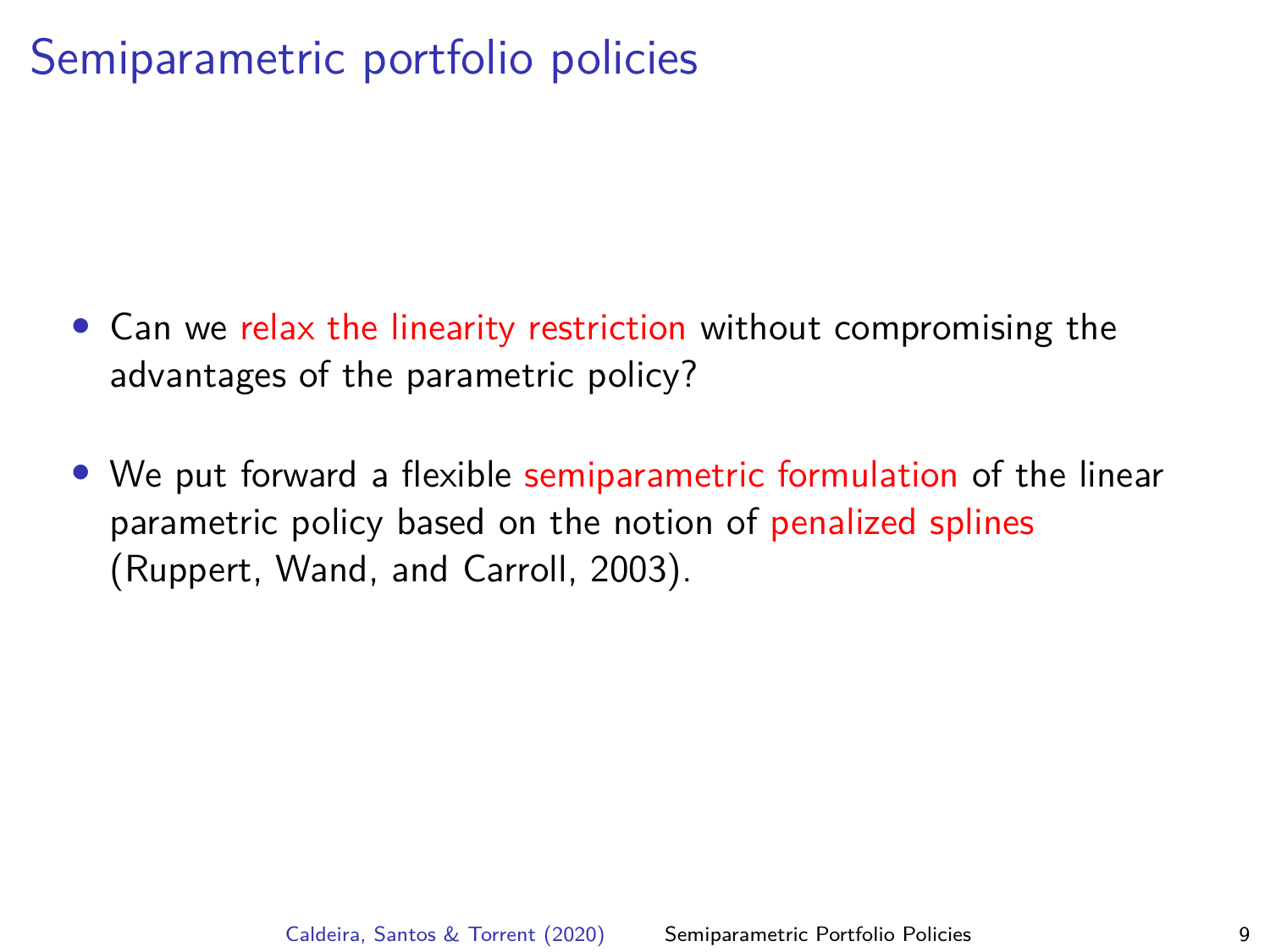Formulation

Portfolio weights are specified as an additive model of nonlinear functions of asset-specific characteristics:

 $w_t(\theta) = w_{b_t} + (f_1(x_{1,t}, \theta_1) + f_2(x_{2,t}, \theta_2) + \ldots + f_K(x_{K,t}, \theta_K)) / N_t,$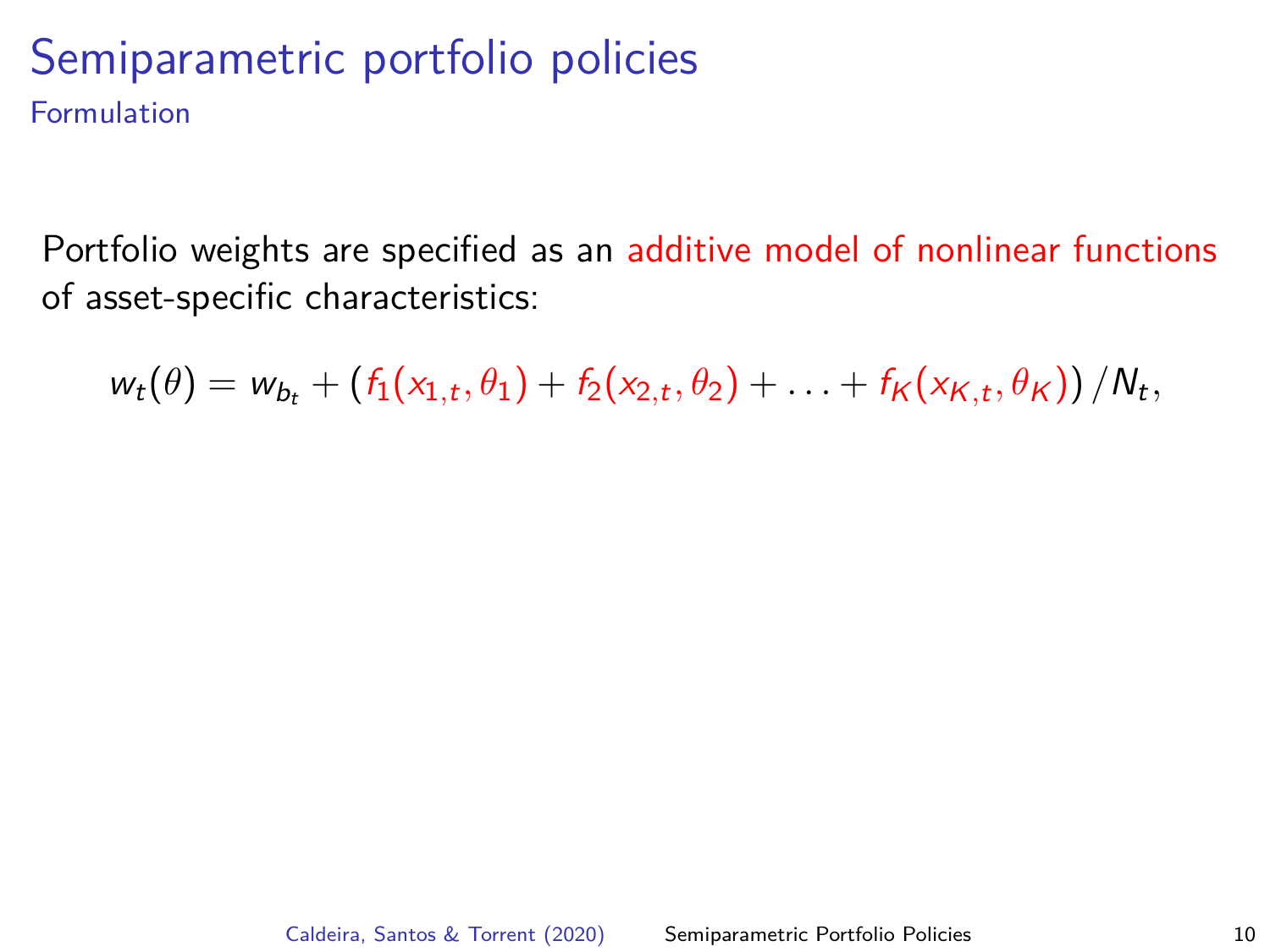Formulation

Portfolio weights are specified as an additive model of nonlinear functions of asset-specific characteristics:

$$
w_t(\theta) = w_{b_t} + (f_1(x_{1,t}, \theta_1) + f_2(x_{2,t}, \theta_2) + \ldots + f_K(x_{K,t}, \theta_K)) / N_t,
$$

where

$$
f_k(x_{k,t}, \theta_k) = \theta_{0,k} x_{k,t} + \theta_{1,k} (x_{k,t} - z_{1,k,t})_+ + \cdots + \theta_{J_k,k} (x_{k,t} - z_{J_k,k,t})_+,
$$

$$
(x_{k,t} - z_{1,k,t})_+ = \begin{cases} x_{k,t} - z_{1,k,t} & \text{if positive} \\ 0 & \text{otherwise} \end{cases}
$$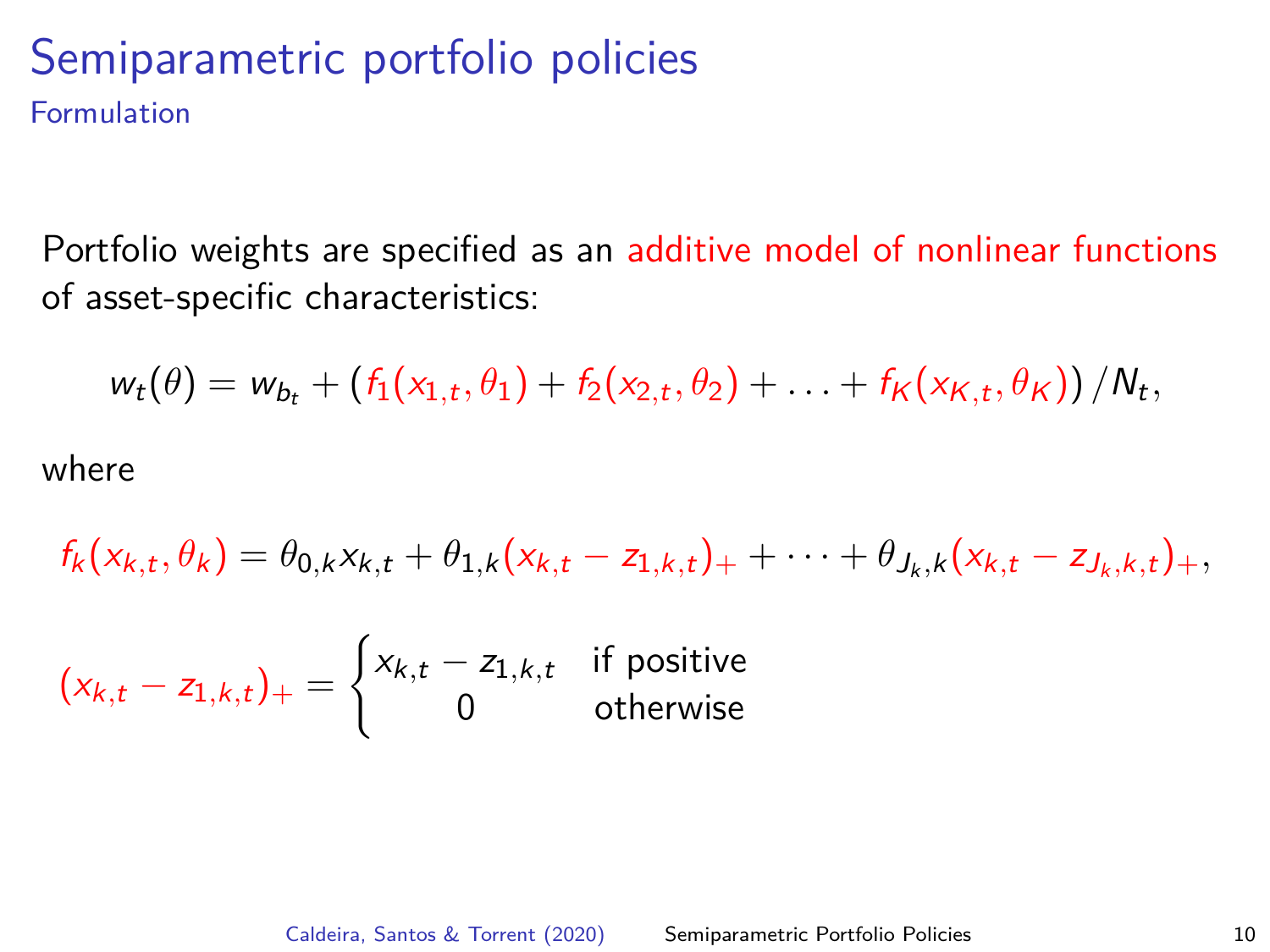Formulation

Portfolio weights are specified as an additive model of nonlinear functions of asset-specific characteristics:

 $w_t(\theta) = w_{b_t} + (f_1(x_{1,t}, \theta_1) + f_2(x_{2,t}, \theta_2) + \ldots + f_K(x_{K,t}, \theta_K)) / N_t,$ 

where

 $f_k(x_{k,t}, \theta_k) = \theta_{0,k} x_{k,t} + \overline{\theta_{1,k} (x_{k,t} - z_{1,k,t})_+ + \cdots + \theta_{J_k,k} (x_{k,t} - z_{J_k,k,t})_+},$ Leading element Non-leading elements

$$
(x_{k,t} - z_{1,k,t})_+ = \begin{cases} x_{k,t} - z_{1,k,t} & \text{if positive} \\ 0 & \text{otherwise} \end{cases}
$$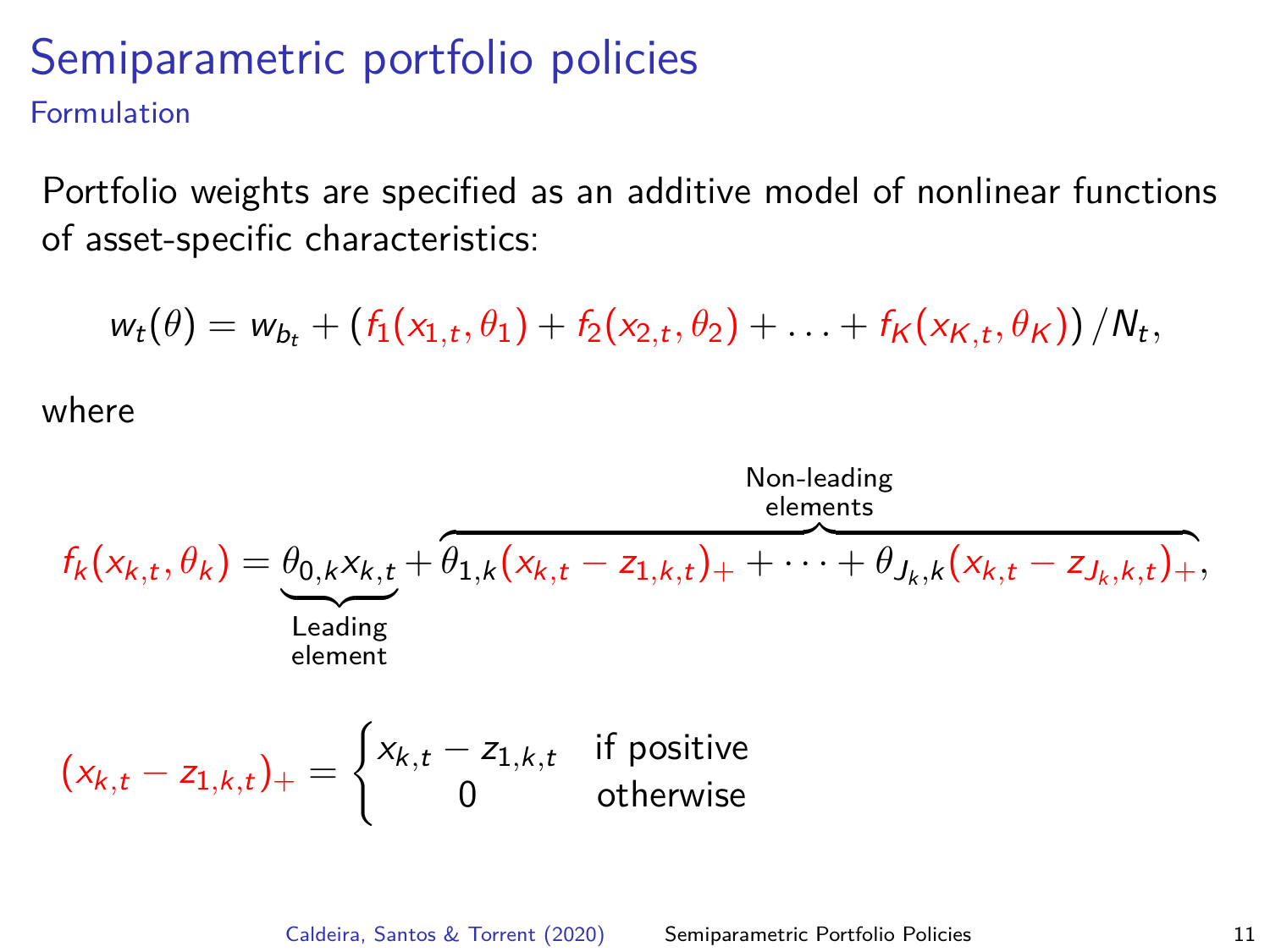- The term  $z_{j,k,t}$  in  $(x_{k,t} z_{j,k,t})_+$  is the *j*th *knot* of the *k*th characteristic.
- The knots are therefore the endpoint intervals of the function  $(x_{k,t} - z_{i,k,t})_+$ .
	- $\bullet$  Often set to the percentiles of the distribution of  $x_{k,t}$  in empirical applications.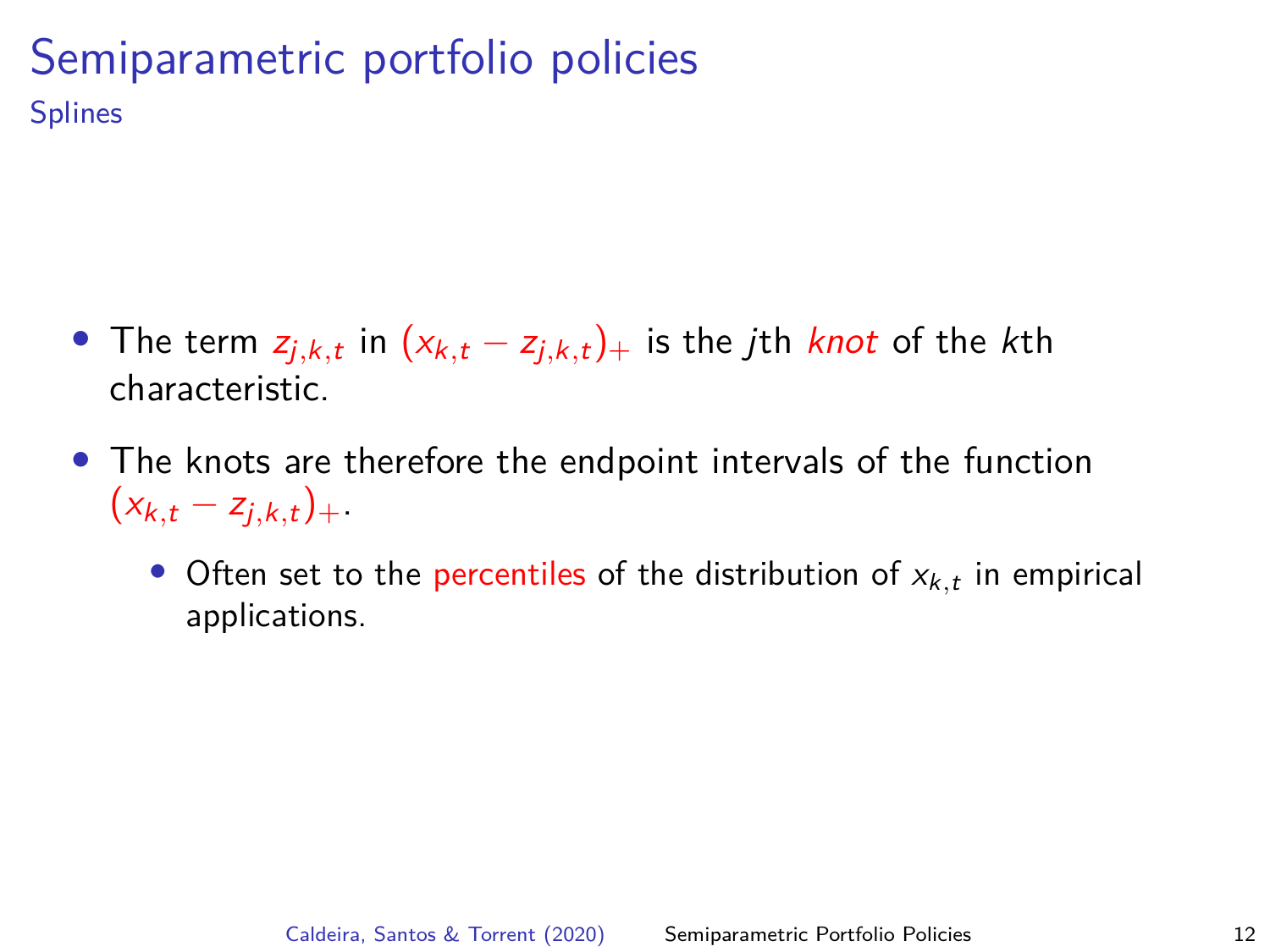- A key aspect is to determine the number of knots [\(Ruppert, 2002\)](#page-46-4).
	- More knots can better capture nonlinear functions, at the cost of computational complexity.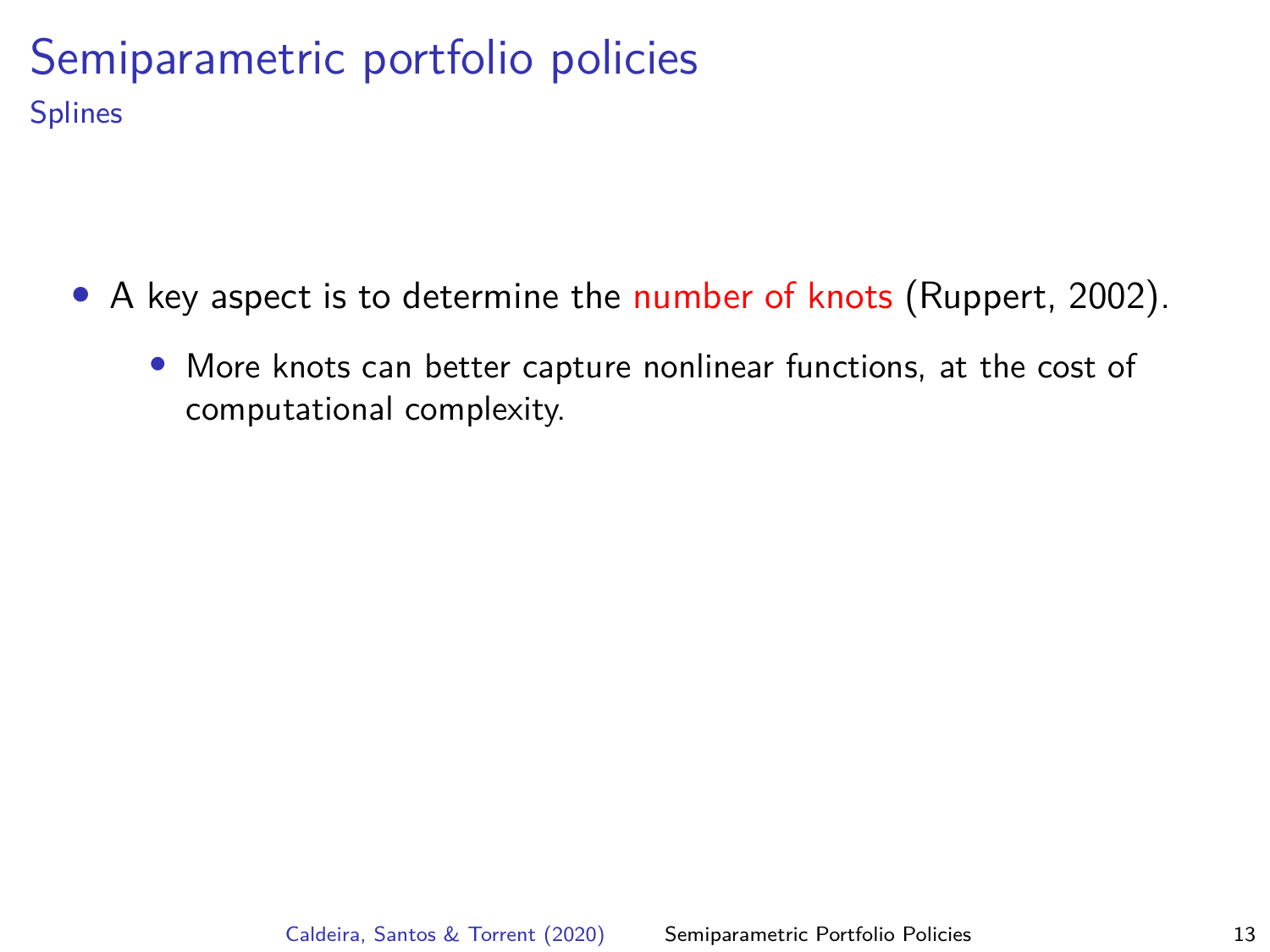- A key aspect is to determine the number of knots [\(Ruppert, 2002\)](#page-46-4).
	- More knots can better capture nonlinear functions, at the cost of computational complexity.
	- Rule of thumb proposed in [Ruppert, Wand, and Carroll \(2003\)](#page-46-3) is  $J_k = \min((T - 1)N_t, 35)$ .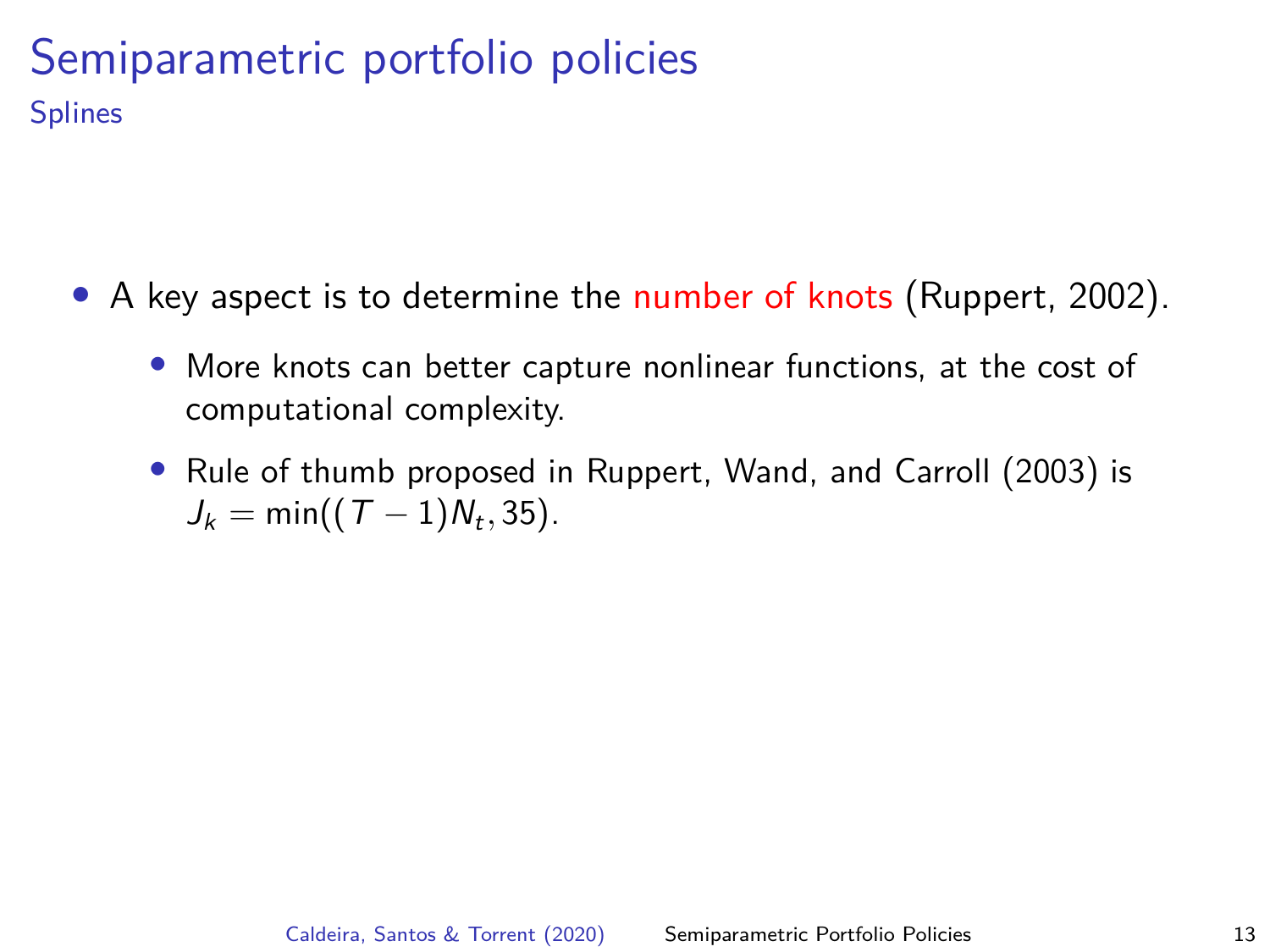- A key aspect is to determine the number of knots [\(Ruppert, 2002\)](#page-46-4).
	- More knots can better capture nonlinear functions, at the cost of computational complexity.
	- Rule of thumb proposed in [Ruppert, Wand, and Carroll \(2003\)](#page-46-3) is  $J_k = \min((T - 1)N_t, 35)$ .
	- We set  $J_k = 9$  such that each interval corresponds to a decile of the cross-section distribution of firm characteristics.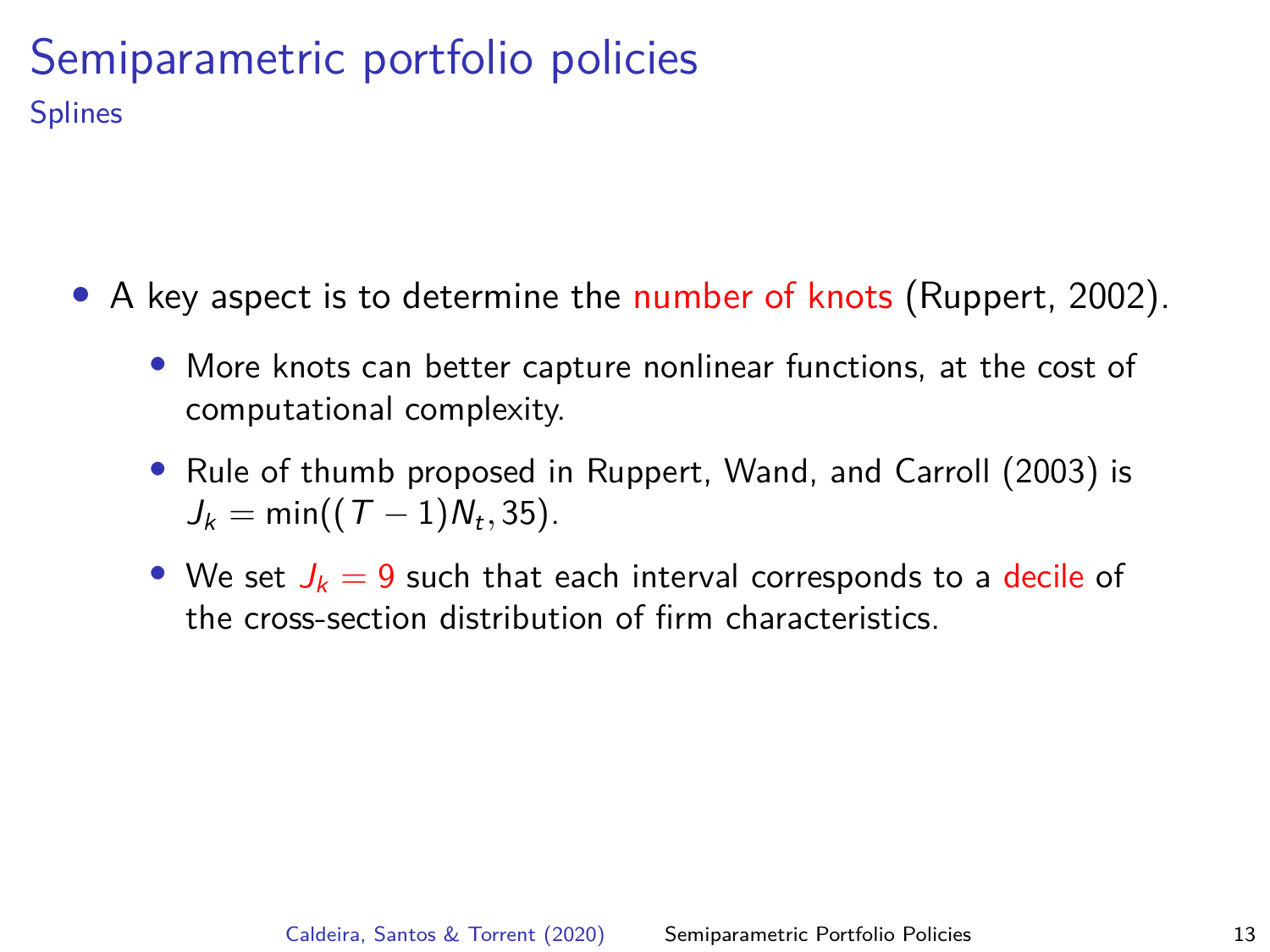- A key aspect is to determine the number of knots [\(Ruppert, 2002\)](#page-46-4).
	- More knots can better capture nonlinear functions, at the cost of computational complexity.
	- Rule of thumb proposed in [Ruppert, Wand, and Carroll \(2003\)](#page-46-3) is  $J_k = \min((T - 1)N_t, 35)$ .
	- We set  $J_k = 9$  such that each interval corresponds to a decile of the cross-section distribution of firm characteristics.
	- Cross-validation?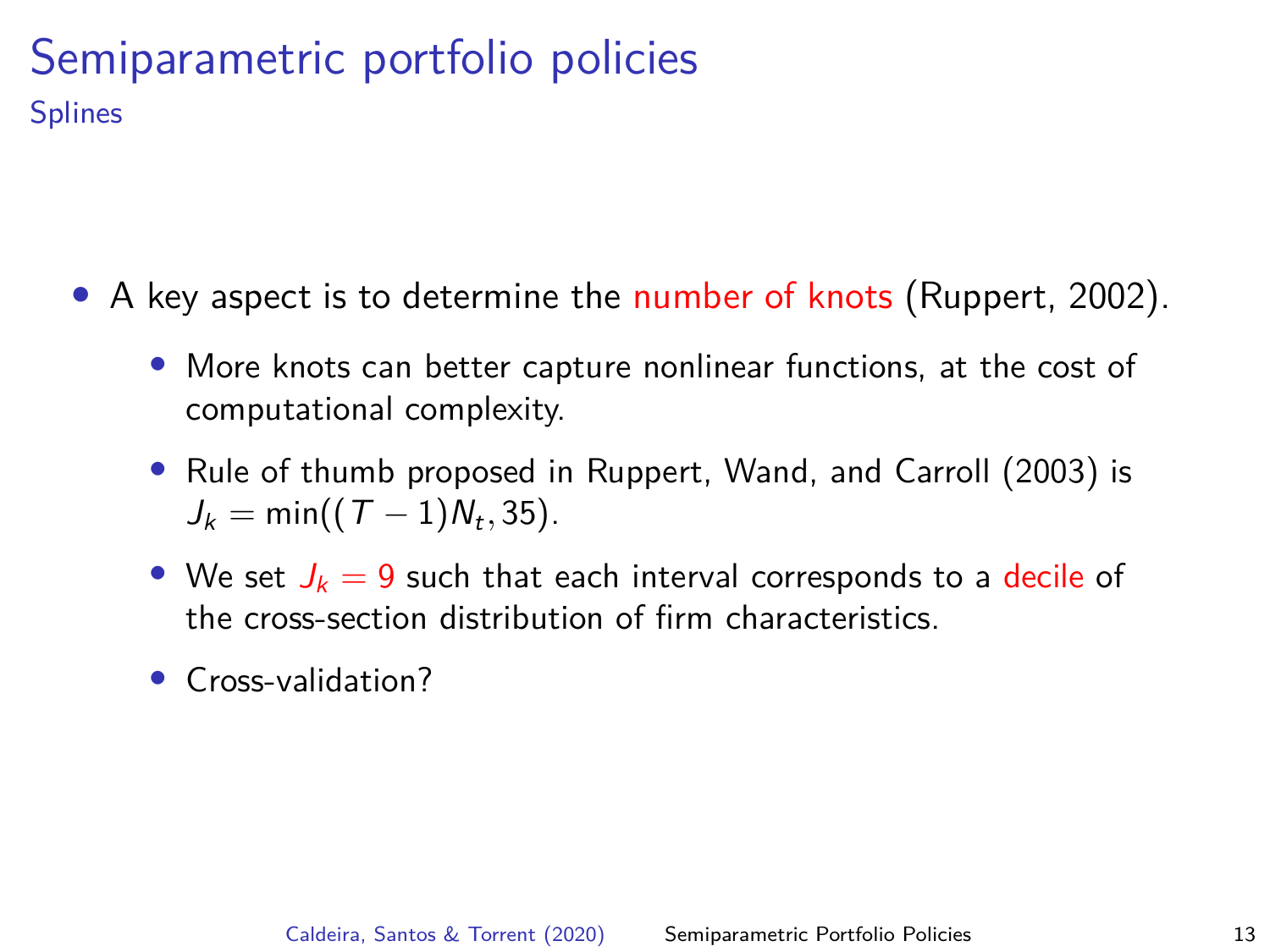Advantages

- Changes in portfolio weights can vary across percentiles of the cross-section distribution of each characteristic in a nonlinear fashion;
- When the coefficients associated to the nonleading terms are equal to zero, we recover the linear parametric portfolio specification.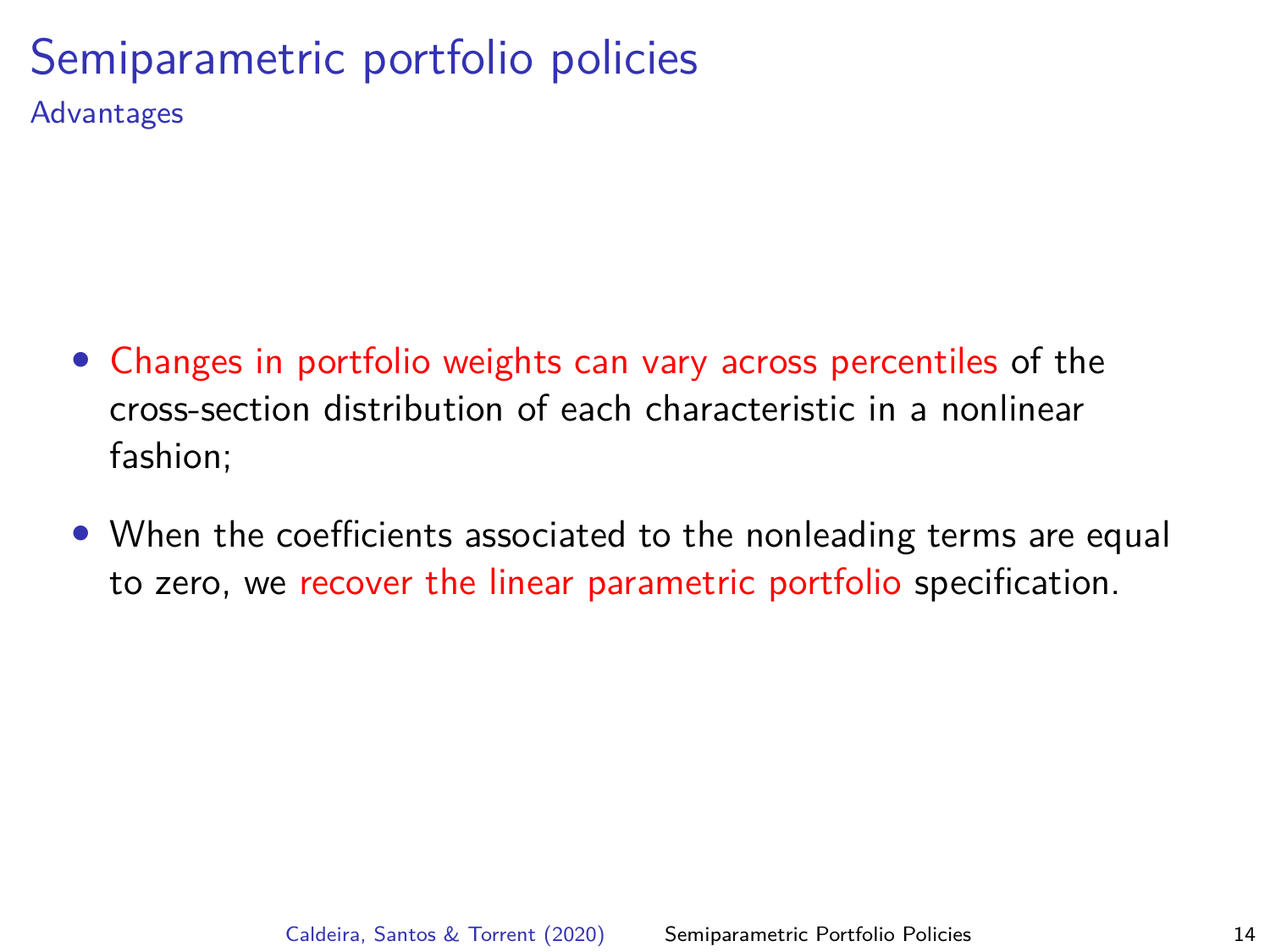## Semiparametric portfolio weights Example



(a) market equity



(b) return momentum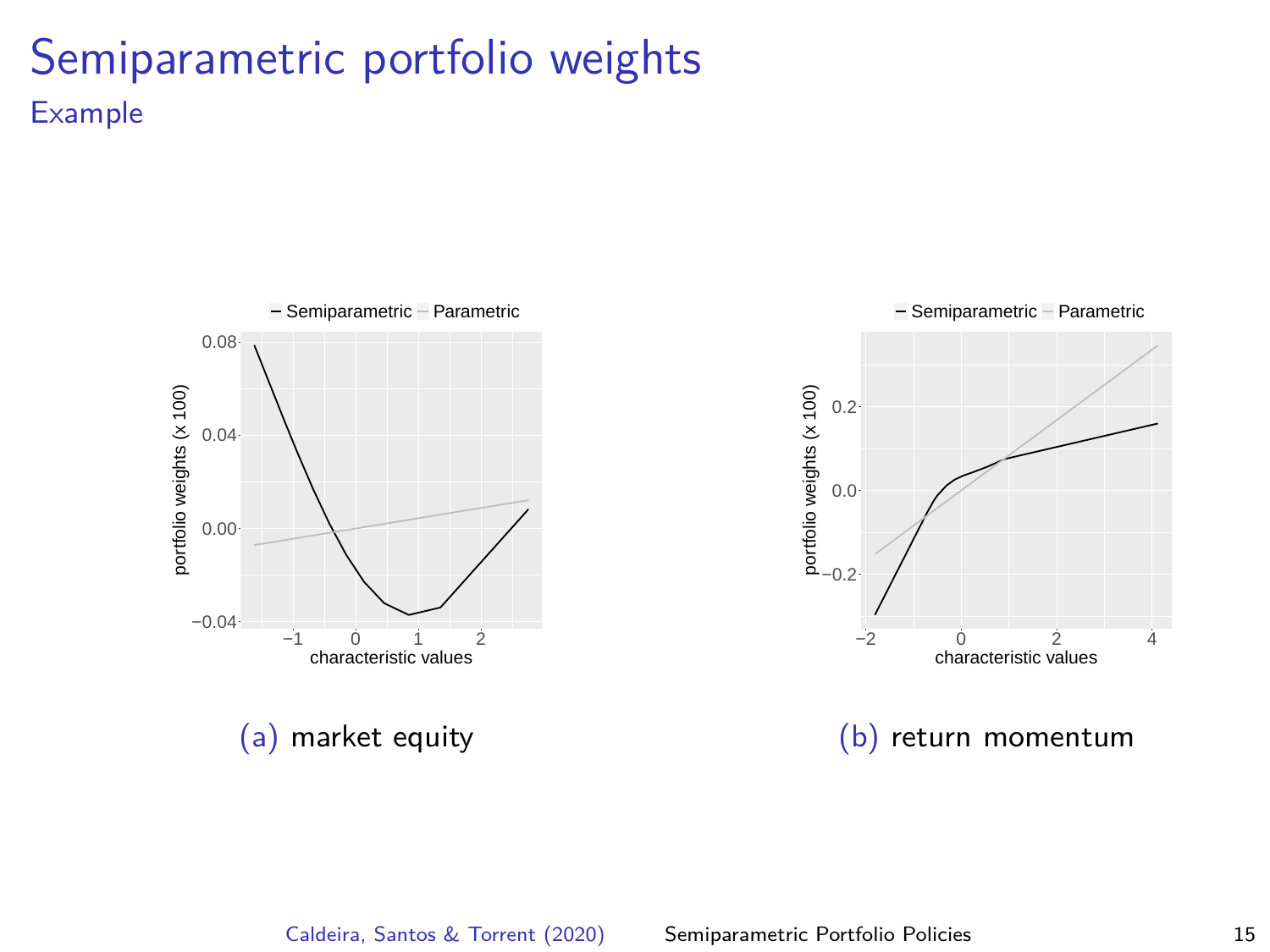Matrix notation

Let  $X_t \in \mathbb{R}^{N_t \times (J+1)K}$  be a matrix containing the leading and nonleading terms of the spline basis:

$$
X_{k,t} = \begin{pmatrix} x_{k,1} & (x_{k,1} - z_{1,k,1})_{+} & (x_{k,1} - z_{2,k,1})_{+} & \cdots & (x_{k,1} - z_{J_k,k,1})_{+} \\ x_{k,2} & (x_{k,2} - z_{1,k,2})_{+} & (x_{k,2} - z_{2,k,2})_{+} & \cdots & (x_{k,2} - z_{J_k,k,2})_{+} \\ \vdots & \vdots & \vdots & \ddots & \vdots \\ x_{k,N_t} & (x_{k,N_t} - z_{1,k,N_t})_{+} & (x_{k,N_t} - z_{2,k,N_t})_{+} & \cdots & (x_{k,N_t} - z_{J_k,k,N_t})_{+} \end{pmatrix}
$$

*.*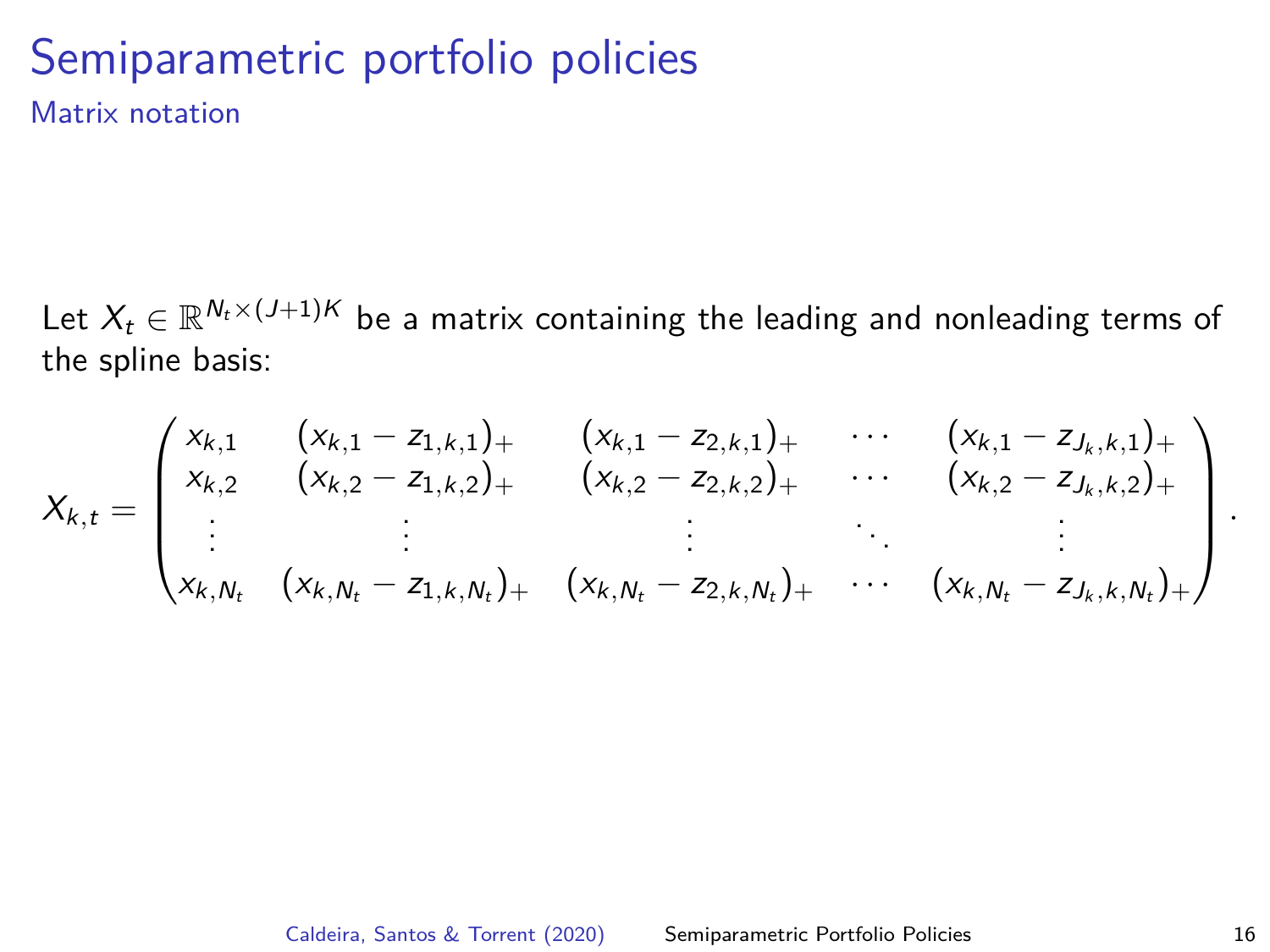Matrix notation

We can compactly write the semiparametric portfolio weights as

$$
w_t(\theta) = w_{b_t} + X_t \theta / N_t,
$$

where  $\theta^{\intercal} = (\theta_1^{\intercal})$  $\{\boldsymbol{\theta}_1^{\sf T}, \boldsymbol{\theta}_2^{\sf T}, \cdots, \boldsymbol{\theta}_K^{\sf T}\} \in \mathbb{R}^{(J+1)K}$  is the parameter vector.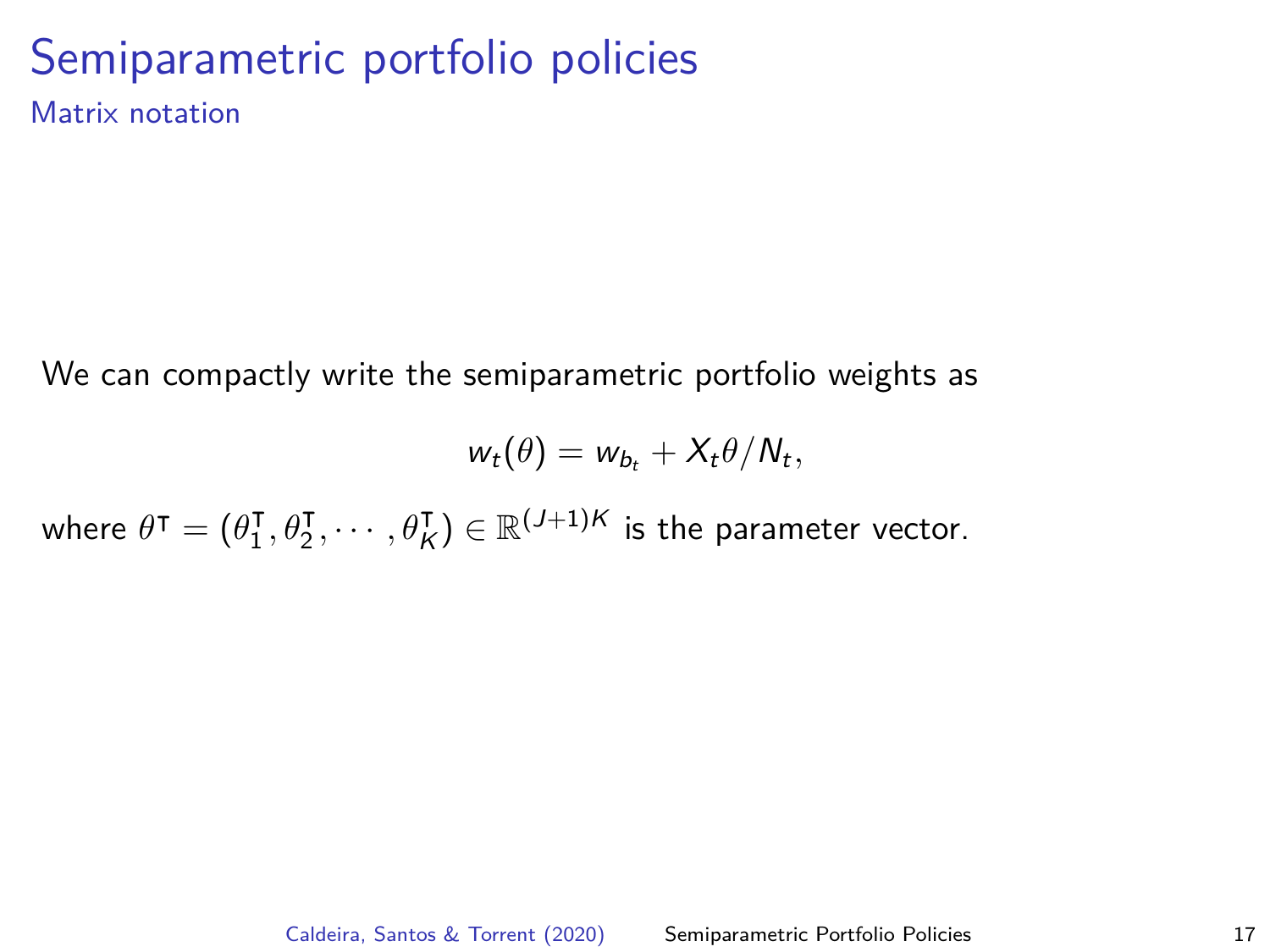Matrix notation

We can compactly write the semiparametric portfolio weights as

$$
w_t(\theta) = w_{b_t} + X_t \theta / N_t,
$$

where  $\theta^{\intercal} = (\theta_1^{\intercal})$  $\{\boldsymbol{\theta}_1^{\sf T}, \boldsymbol{\theta}_2^{\sf T}, \cdots, \boldsymbol{\theta}_K^{\sf T}\} \in \mathbb{R}^{(J+1)K}$  is the parameter vector.

The return of the semiparametric portfolio at time  $t + 1$  is

$$
r_{p,t+1}(\theta) = w_{b,t}^{\mathsf{T}} r_{t+1} + \theta^{\mathsf{T}} X_t^{\mathsf{T}} r_{t+1} / N_t
$$
  
=  $r_{b,t+1} + \theta^{\mathsf{T}} r_{c,t+1}.$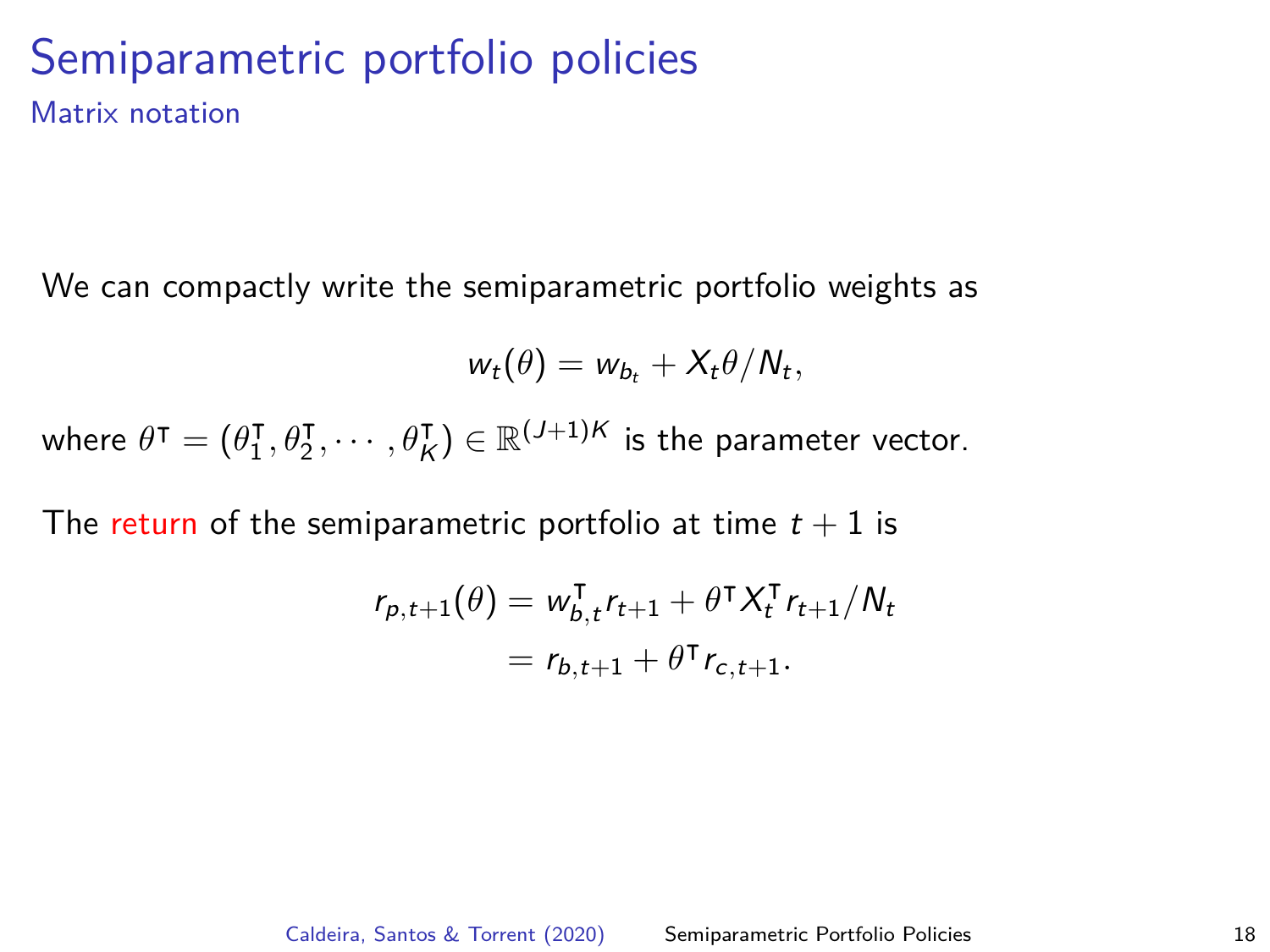#### Semiparametric portfolio policies Matrix notation

We can compactly write the semiparametric portfolio weights as

$$
w_t(\theta) = w_{b_t} + X_t \theta / N_t,
$$

where  $\theta^{\intercal} = (\theta_1^{\intercal})$  $\{\boldsymbol{\theta}_1^{\sf T}, \boldsymbol{\theta}_2^{\sf T}, \cdots, \boldsymbol{\theta}_K^{\sf T}\} \in \mathbb{R}^{(J+1)K}$  is the parameter vector.

The return of the semiparametric portfolio at time  $t + 1$  is

$$
r_{p,t+1}(\theta) = w_{b,t}^{\mathsf{T}} r_{t+1} + \theta^{\mathsf{T}} X_t^{\mathsf{T}} r_{t+1} / N_t
$$
  
=  $\boxed{r_{b,t+1}} + \theta^{\mathsf{T}} \boxed{r_{c,t+1}}$   
Characteristics-return  
vector  
vector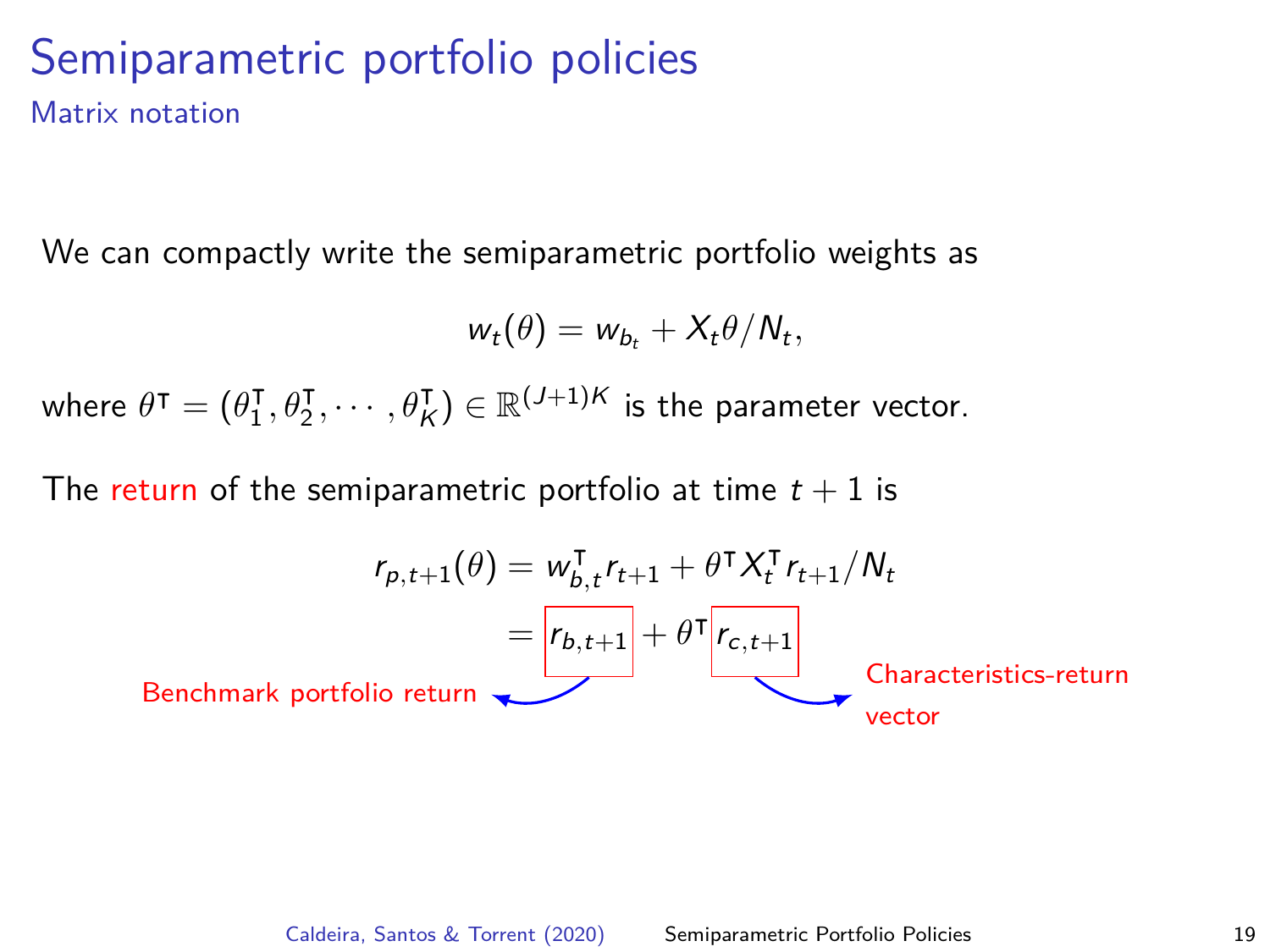Mean-variance formulation

We assume an investor that optimizes the mean-variance utility:

$$
\min_{\theta} \ \frac{\gamma}{2} \text{var}[r_{p,t+1}(\theta)] - E[r_{p,t+1}(\theta)],
$$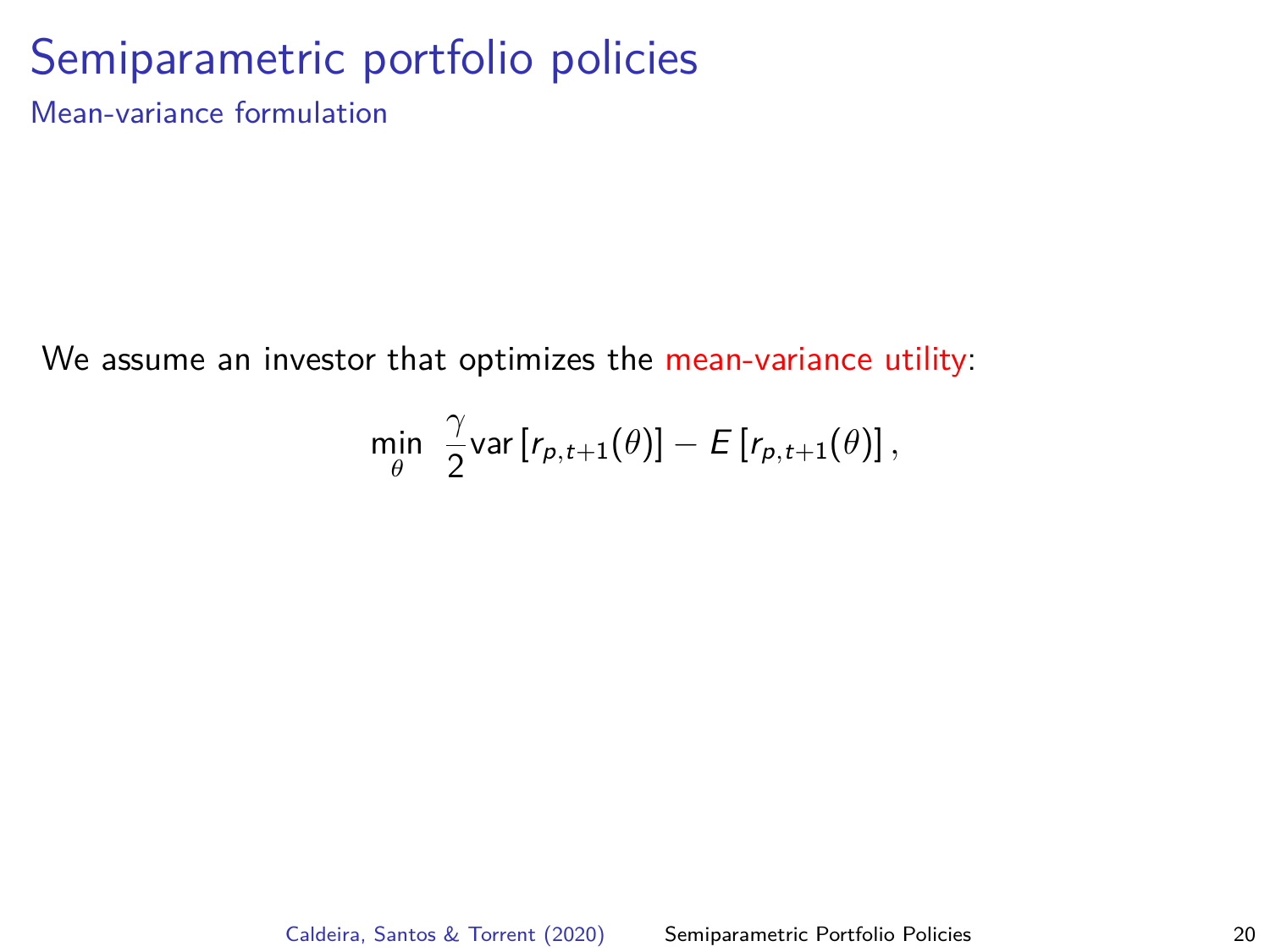Mean-variance formulation

We assume an investor that optimizes the mean-variance utility:

$$
\min_{\theta} \ \frac{\gamma}{2} \text{var}\left[r_{p,t+1}(\theta)\right] - E\left[r_{p,t+1}(\theta)\right],
$$

[DeMiguel et al. \(2020\)](#page-45-8) shows that the above problem is equivalent to the quadratic optimization problem:

$$
\min_{\theta} \ (\gamma/2)\theta^{\mathsf{T}}\hat{\Sigma}_{c}\theta + \gamma\theta^{\mathsf{T}}\hat{\sigma}_{bc} - \theta^{\mathsf{T}}\hat{\mu}_{c},\tag{2}
$$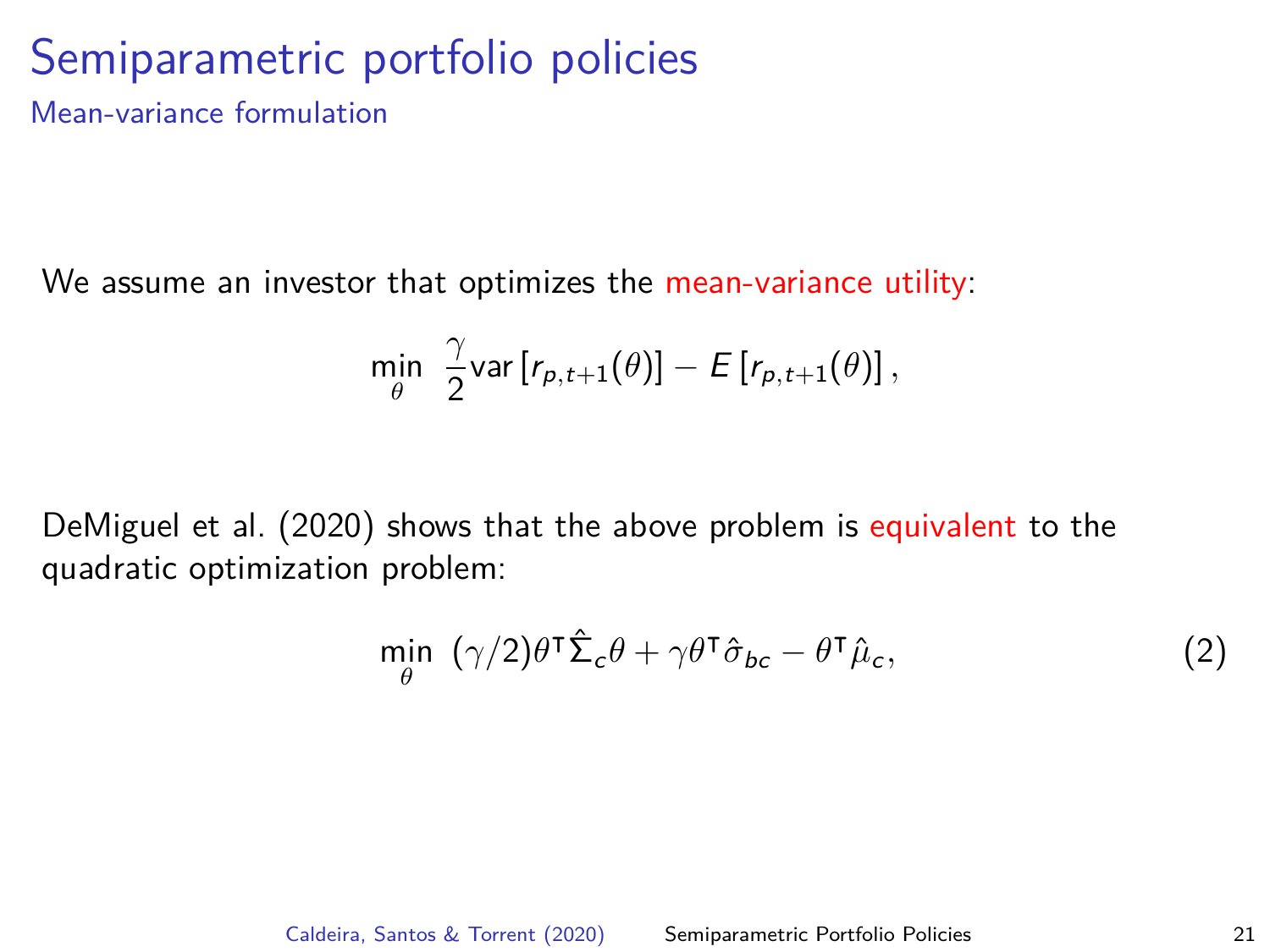Mean-variance formulation

We assume an investor that optimizes the mean-variance utility:

$$
\min_{\theta} \ \frac{\gamma}{2} \text{var}\left[r_{p,t+1}(\theta)\right] - E\left[r_{p,t+1}(\theta)\right],
$$

[DeMiguel et al. \(2020\)](#page-45-8) shows that the above problem is equivalent to the quadratic optimization problem:

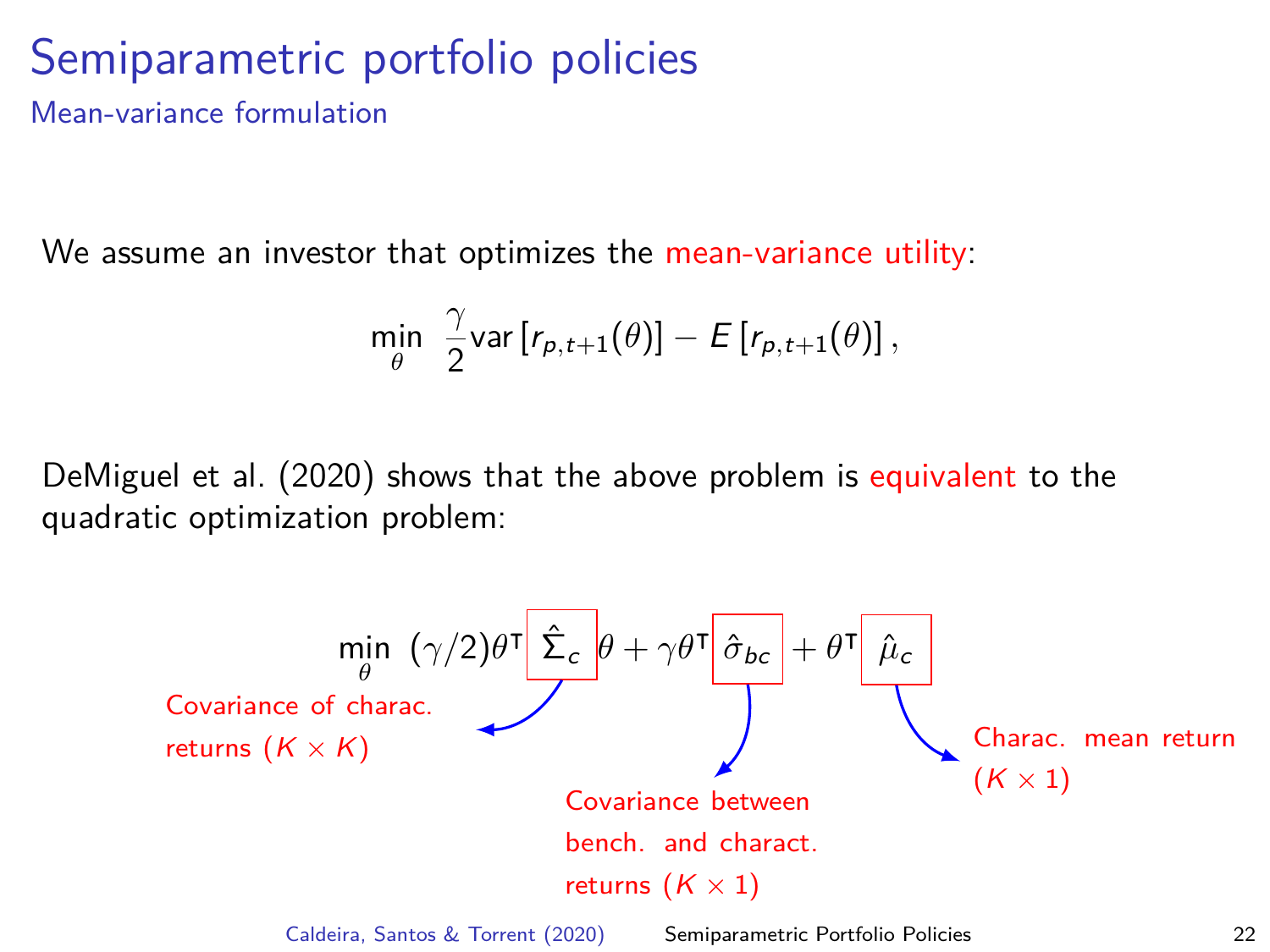Drawbacks of the mean-variance formulation

Two problems with this formulation:

- Depending on the number of knots considered, the problem might be excessively parameterized;
- The solution can be excessively rough depending on the values of the estimated coefficients.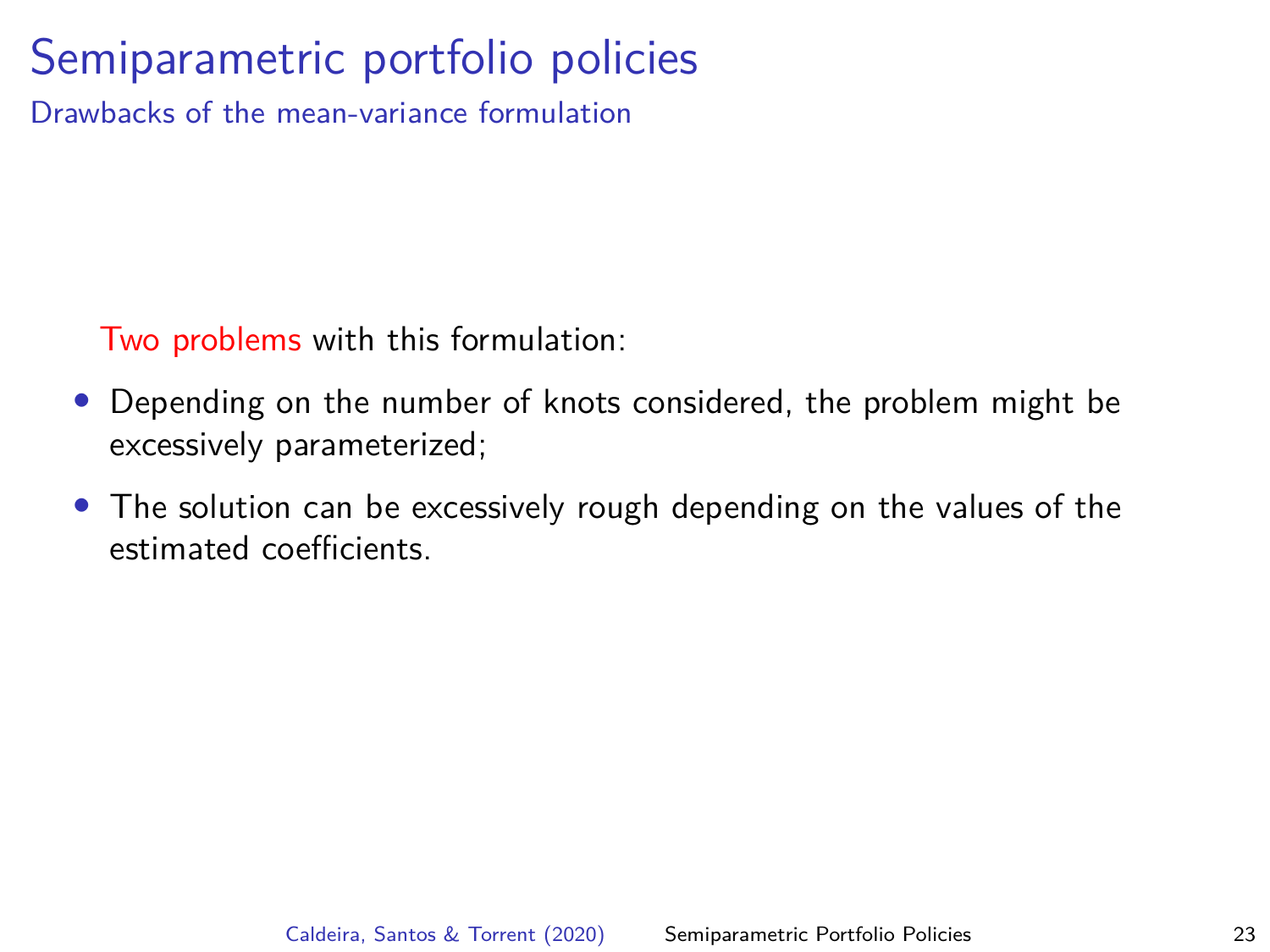Drawbacks of the mean-variance formulation

Two problems with this formulation:

- Depending on the number of knots considered, the problem might be excessively parameterized;
- The solution can be excessively rough depending on the values of the estimated coefficients.

We consider a regularization scheme to circumvent both problems.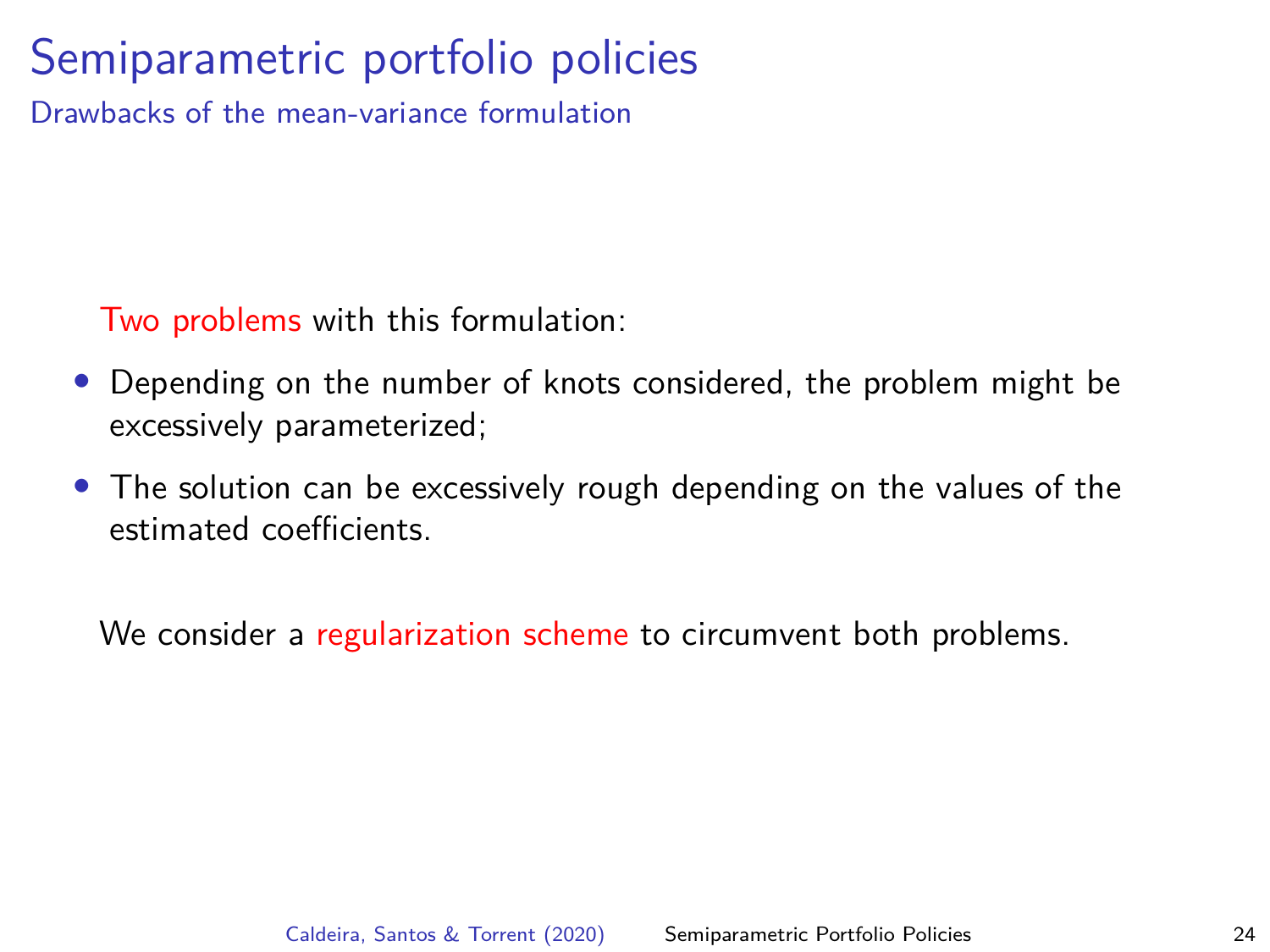Penalized mean-variance formulation

$$
\min_{\theta} \ (\gamma/2) \theta^{\mathsf{T}} \hat{\Sigma}_{c} \theta + \gamma \theta^{\mathsf{T}} \hat{\sigma}_{bc} - \theta^{\mathsf{T}} \hat{\mu}_{c},
$$
\nsubject to 
$$
\sum_{j=1}^{J_{k}} \theta_{j,k}^{2} \leq c_{k}, \ k = 1, 2, ..., K.
$$

For sufficiently small values for the penalty coefficients  $c_k$  the boils down to the traditional linear parametric portfolio.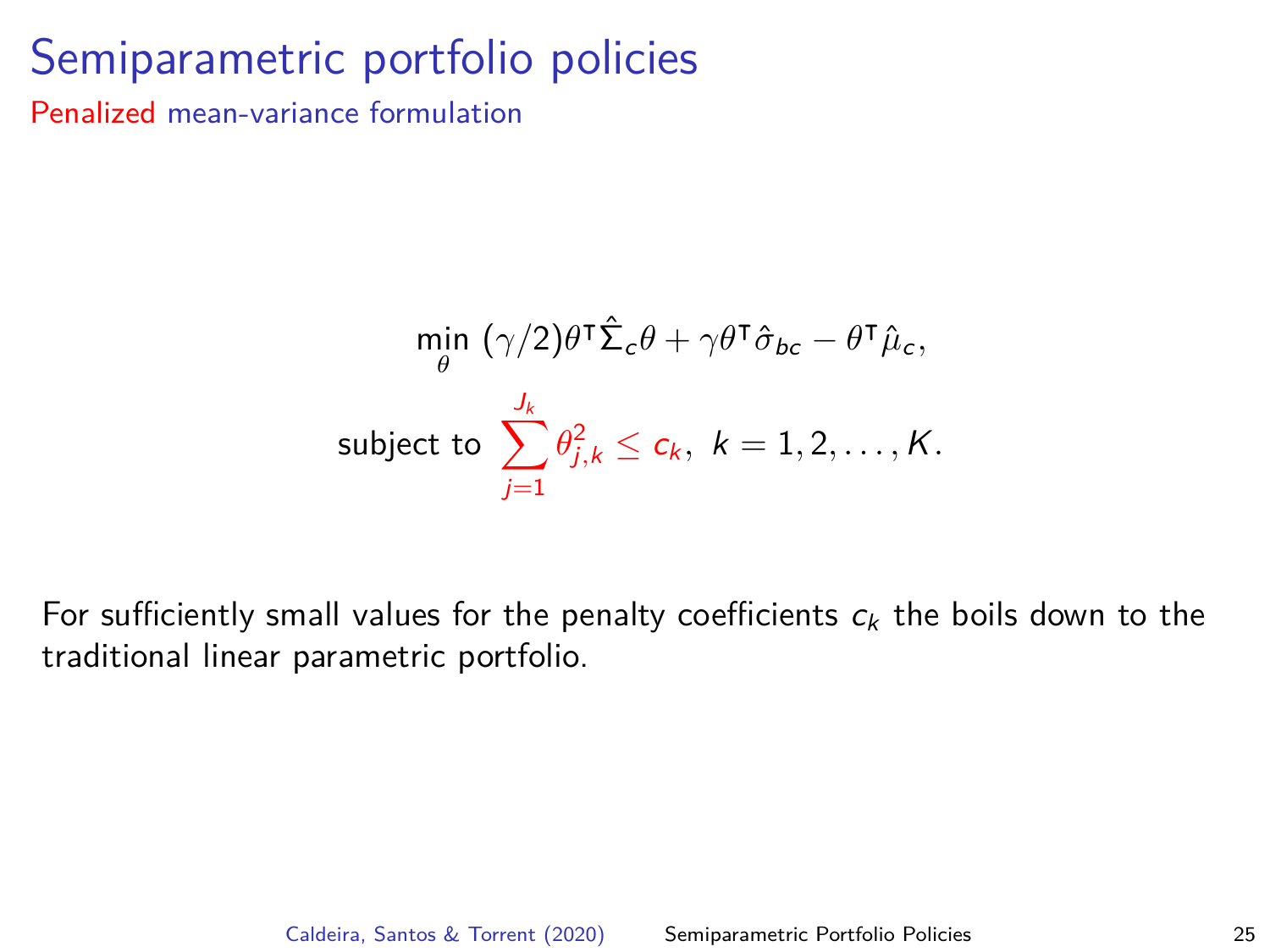Penalized mean-variance formulation

Using a Lagrange multiplier approach:

$$
\min_{\theta} \ \left( \gamma/2 \right) \theta^{\mathsf{T}} \hat{\Sigma}_{c} \theta + \gamma \theta^{\mathsf{T}} \hat{\sigma}_{bc} - \theta^{\mathsf{T}} \hat{\mu}_{c} + \underbrace{(1/2) \theta^{\mathsf{T}} \Omega \theta}_{\text{Penalty}},
$$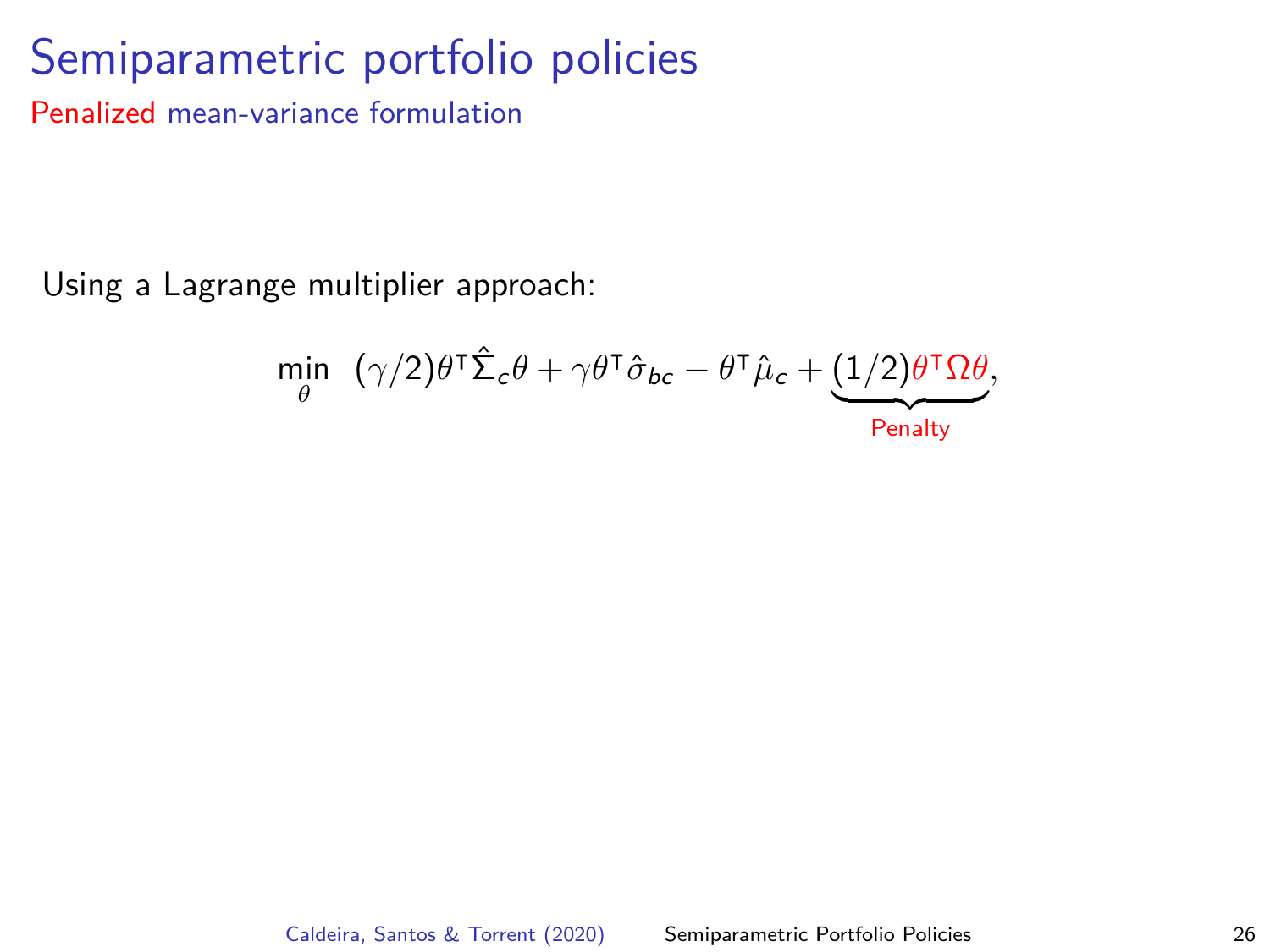Penalized mean-variance formulation

Using a Lagrange multiplier approach:

$$
\min_{\theta} \ \left( \gamma/2 \right) \theta^{\mathsf{T}} \hat{\Sigma}_{c} \theta + \gamma \theta^{\mathsf{T}} \hat{\sigma}_{bc} - \theta^{\mathsf{T}} \hat{\mu}_{c} + \underbrace{(1/2) \theta^{\mathsf{T}} \Omega \theta}_{\text{Penalty}},
$$

where  $\Omega$  is a diagonal matrix containing the penalty parameters.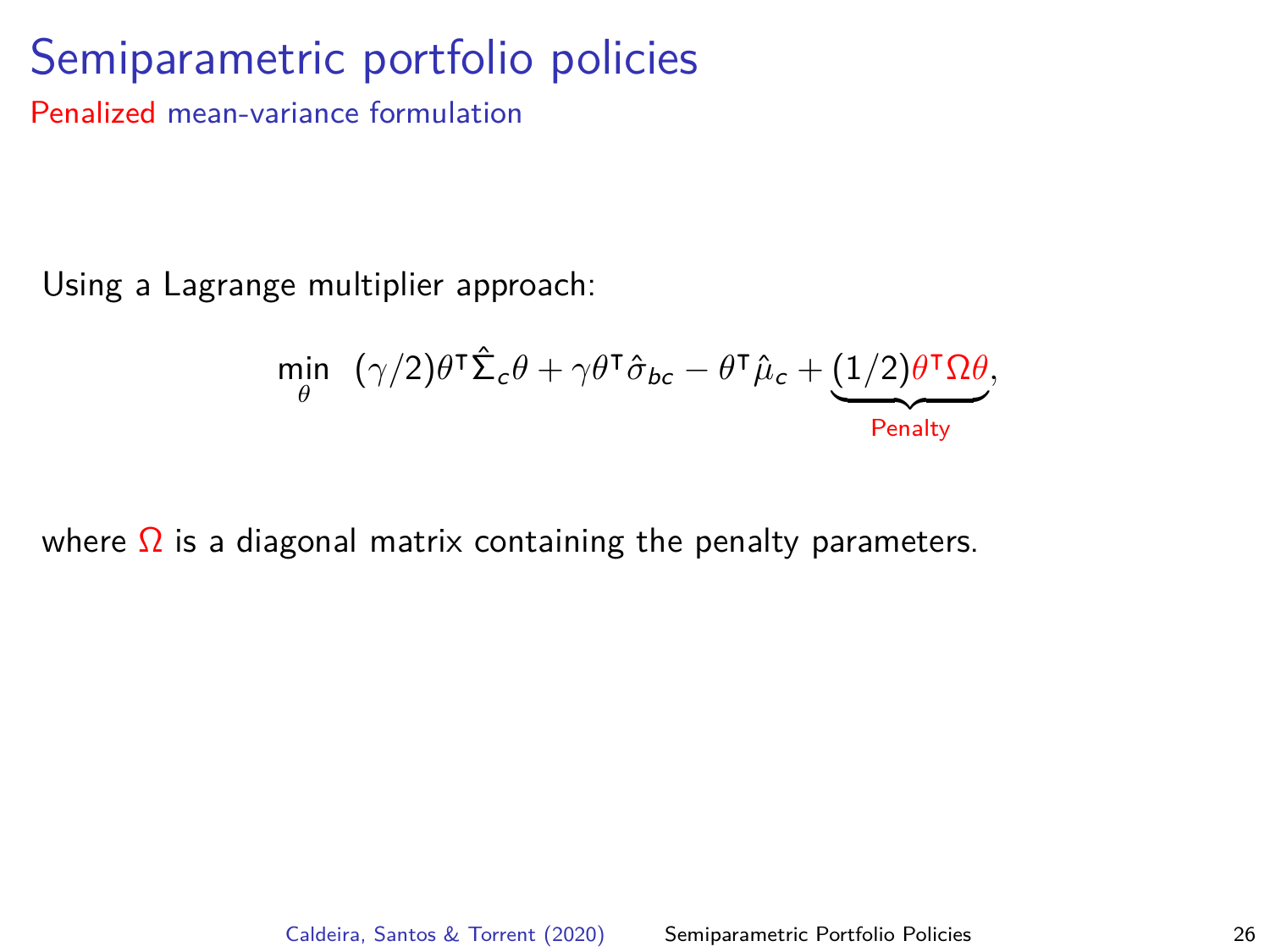Penalized mean-variance formulation

Using a Lagrange multiplier approach:

$$
\min_{\theta} \ \ (\gamma/2) \theta^{\mathsf{T}} \hat{\Sigma}_c \theta + \gamma \theta^{\mathsf{T}} \hat{\sigma}_{bc} - \theta^{\mathsf{T}} \hat{\mu}_c + \underbrace{(1/2) \theta^{\mathsf{T}} \Omega \theta}_{\text{Penalty}},
$$

where  $\Omega$  is a diagonal matrix containing the penalty parameters.

The selection of penalty values takes into account the in-sample transaction costs measured by the portfolio turnover.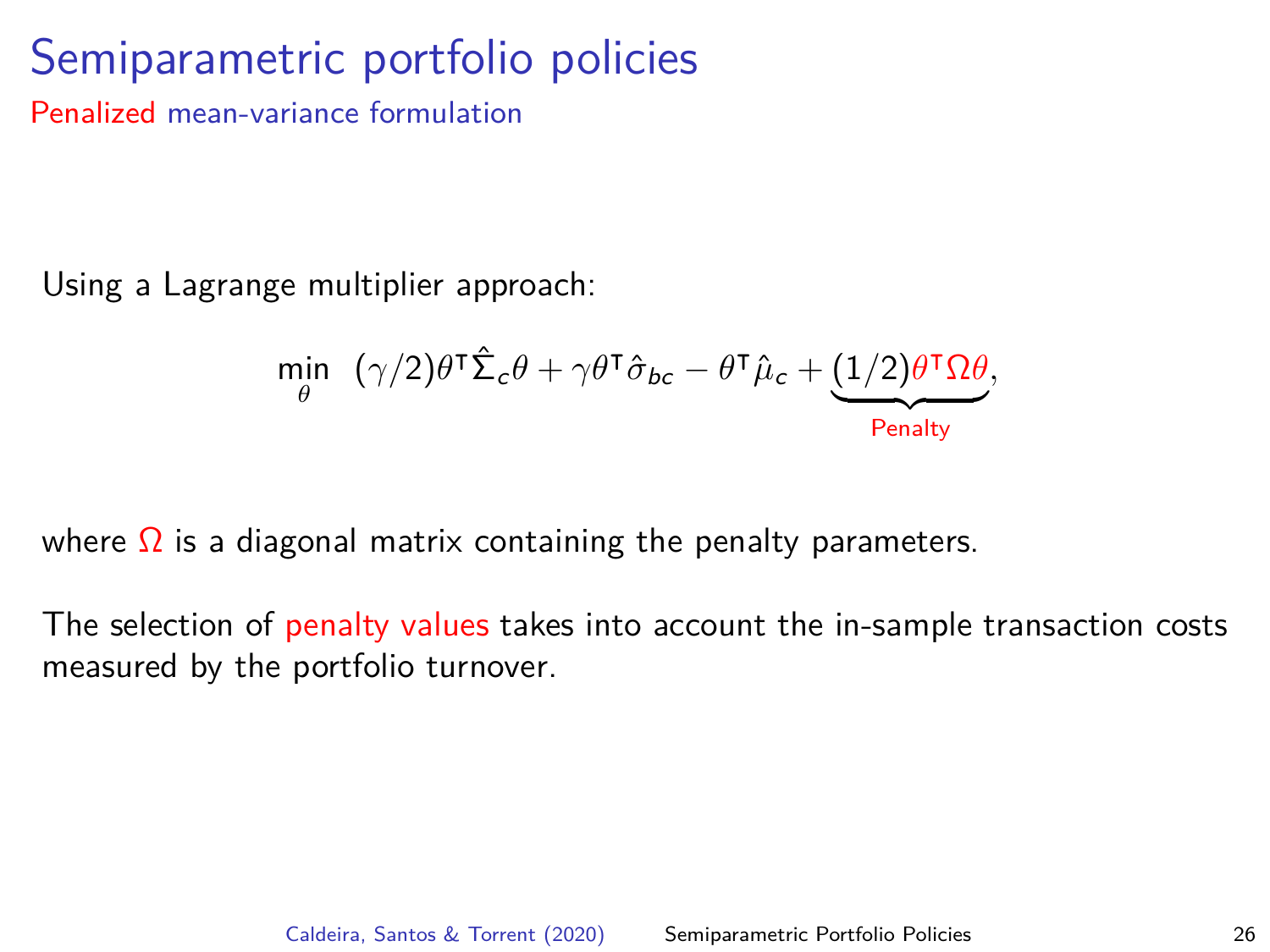## Penalized mean-variance semiparametric portfolios Analytical results

#### **Proposition**

The solution to the semiparametric portfolio problem is given by

$$
\hat{\theta} = \left(\gamma \hat{\Sigma}_c + \Omega\right)^{-1} \left(\hat{\mu}_c - \gamma \hat{\sigma}_{bc}\right).
$$

The solution can be viewed as a *ridge* estimator: The matrix  $\Omega$  is responsible to shrink the nonlinear function, given by the splines representation, towards a more parsimonious model.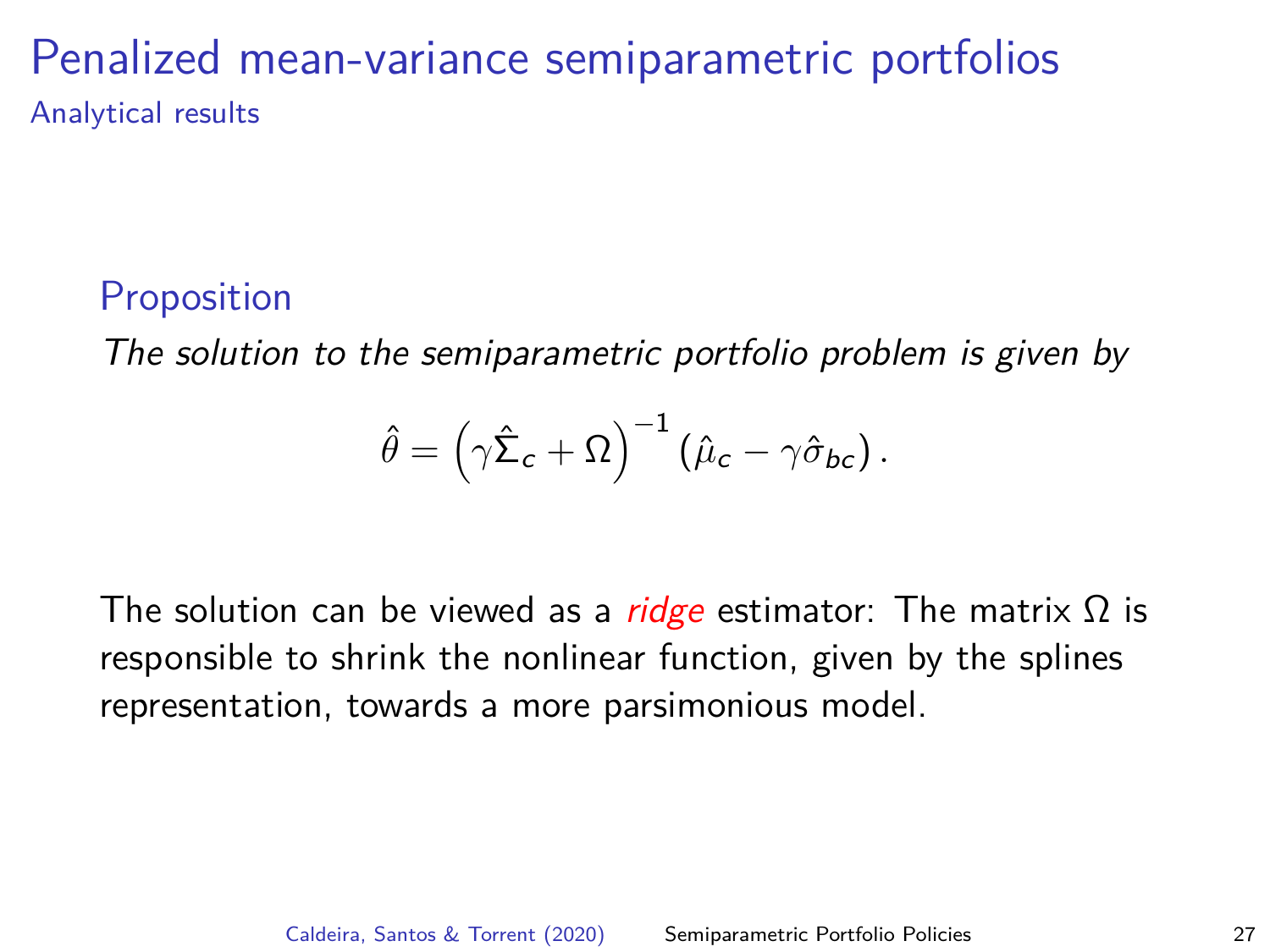#### Penalized mean-variance semiparametric portfolios Analytical results

#### **Proposition**

For a given risk aversion parameter *γ* and a penalty matrix Ω, the optimal parameter vector  $\theta^*$  for the penalied mean-variance semiparametric portfolio problem is equal to the penalized spline estimate of the slope vector in the following penalized regression model:

$$
r_{b,t} = \alpha - \beta^\mathsf{T} r_{c,t} + \epsilon_t
$$

subject to the constraints that

$$
\beta^{\mathsf{T}}\mu_{\mathsf{c}} = (\theta^*)^{\mathsf{T}}\mu_{\mathsf{c}} \quad \text{and} \quad \beta^{\mathsf{T}}\Omega\beta = (\theta^*)^{\mathsf{T}}\Omega\theta^*.
$$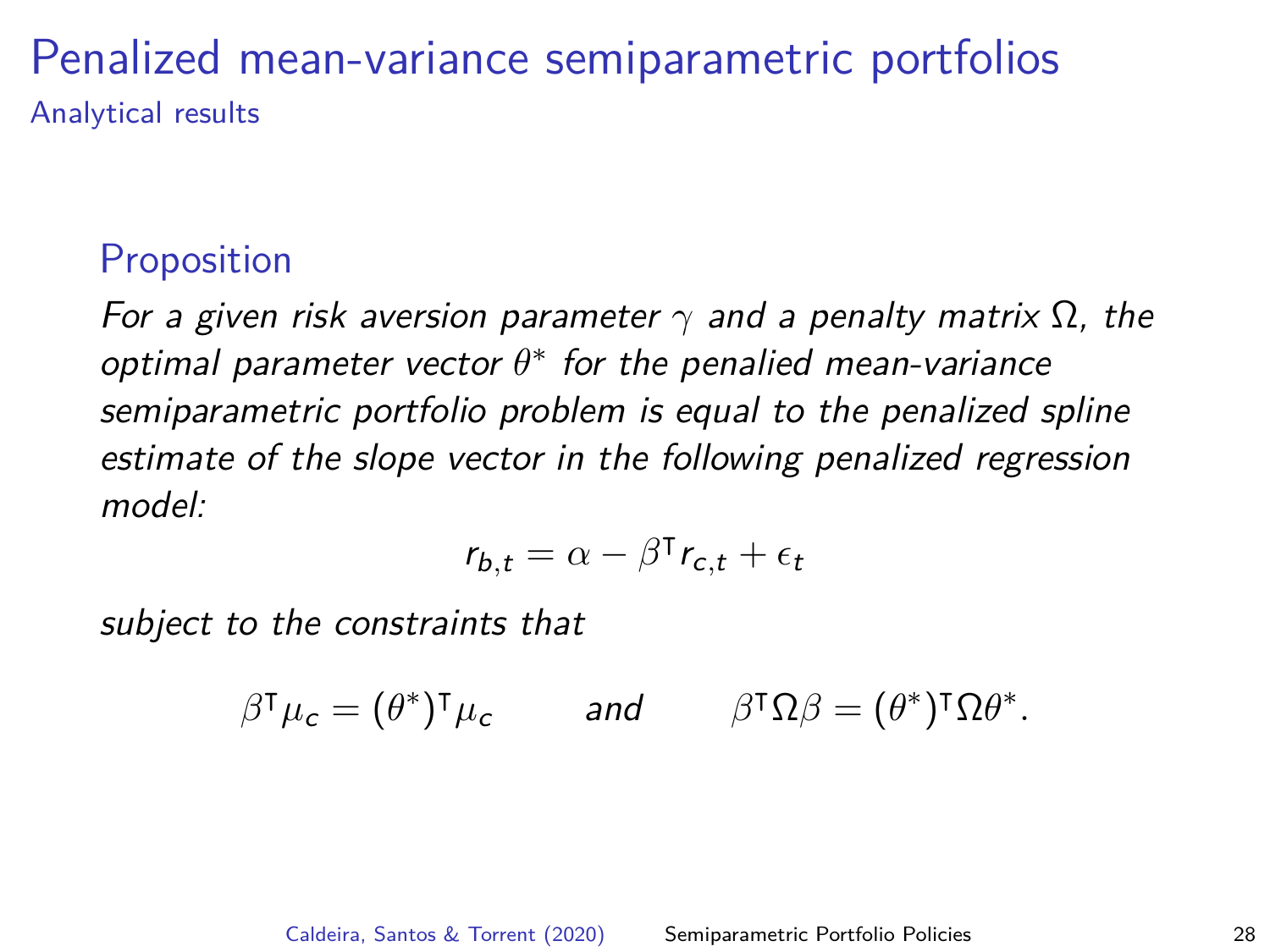<span id="page-35-0"></span>Caldeira, Santos & Torrent (2020) [Semiparametric Portfolio Policies](#page-0-0) 29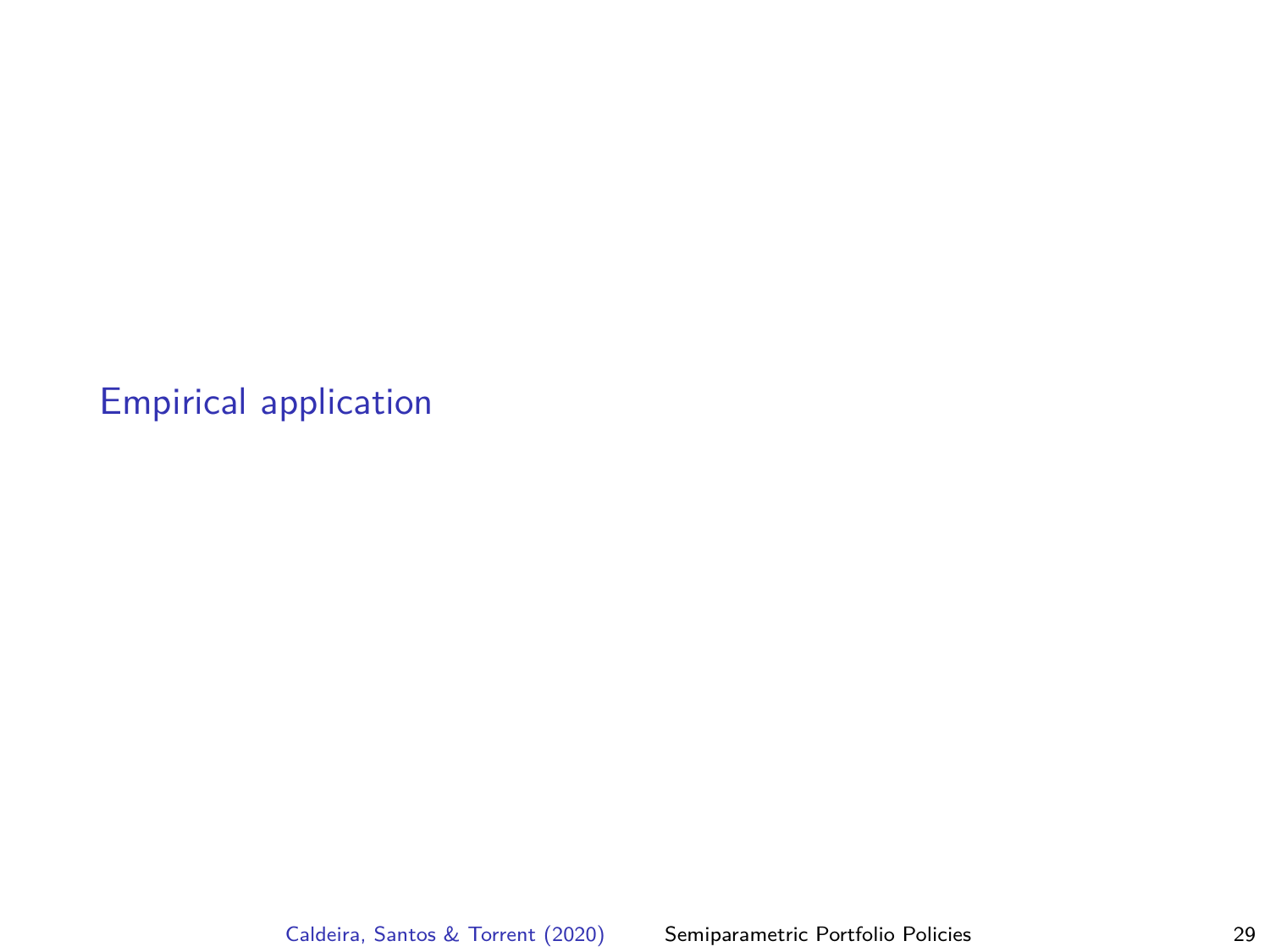- We collect from CRSP monthly data on 16,855 US companies traded on NYSE, NYMEX and NASDAQ.
- Sample period: 1970:11 until 2018:12.
- We follow [Brandt, Santa-Clara, and Valkanov \(2009\)](#page-45-3) and compute for each company 3 characteristics:
	- Size;
	- Book-to-market;
	- Momentum (cumulative returns in the last 12 months excluding the last month).
- Portfolio policies considered:
	- Mean-variance parametric portfolio;
	- Mean-variance semiparametric portfolio;
	- Equally-weighted portfolios;
	- Value-weighted portfolios.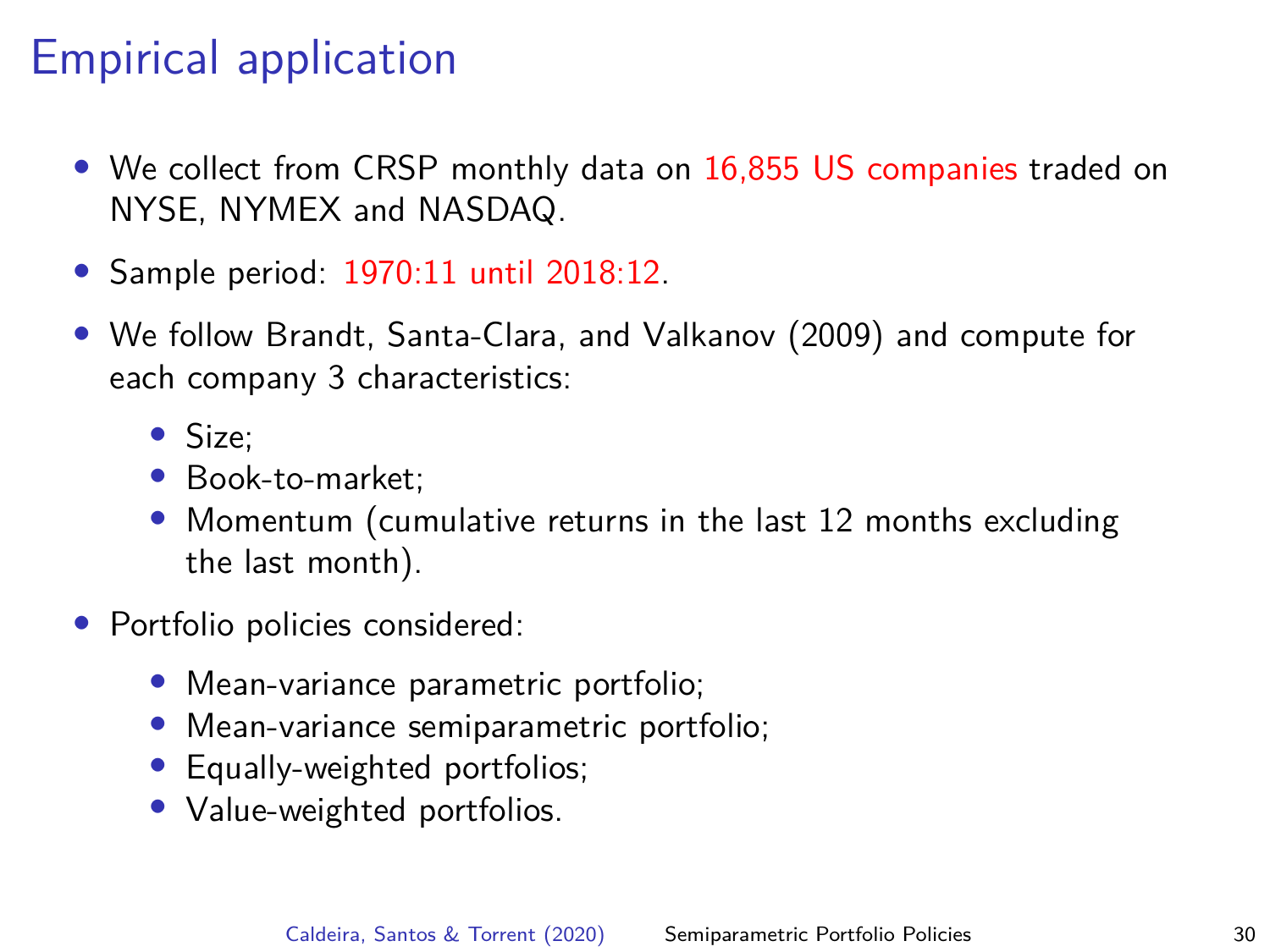Out-of-sample evaluation: methodology

- Portfolios are re-balanced on a monthly basis.
- Parametric and semiparametric portfolio coefficients are estimated using a expanding window with initial length of  $T = 120$  months.
- We compute for the  $L T = 458$  out-of-sample months the following quantities:
	- Average monthly returns;
	- Standard deviation of average returns;
	- Sharpe ratio;
	- Portfolio turnover :
	- $\bullet$  p-values for the differences in Shape ratio and portfolio variance using the bootstrap test of [Ledoit and Wolf \(2008\)](#page-45-12).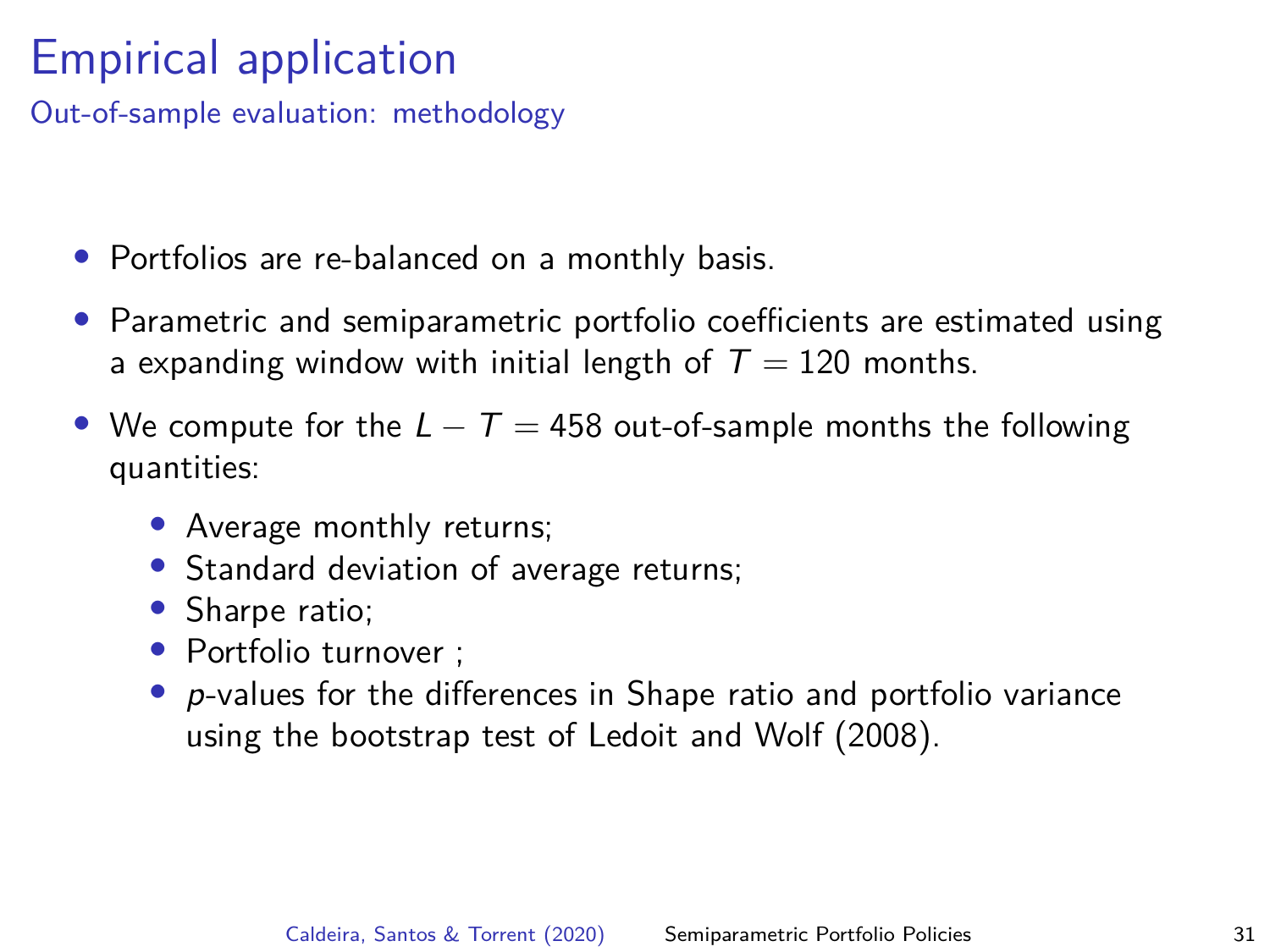Out-of-sample evaluation: results

|                              | Mean<br>Return $(\%)$       | Std.<br>Dev. $(\% )$   | Sharpe<br>Ratio        |  |  |  |
|------------------------------|-----------------------------|------------------------|------------------------|--|--|--|
|                              | Transaction cost $= 0$ b.p. |                        |                        |  |  |  |
| Semiparametric<br>Parametric | 0.256<br>0.198              | $0.161**$<br>$0.163**$ | 1.339 ***<br>$0.962**$ |  |  |  |
| Equally-weighted             | 0.141                       | 0.185                  | 0.544                  |  |  |  |
| Value-weighted               | 0.092                       | $0.149***$             | $0.343**$              |  |  |  |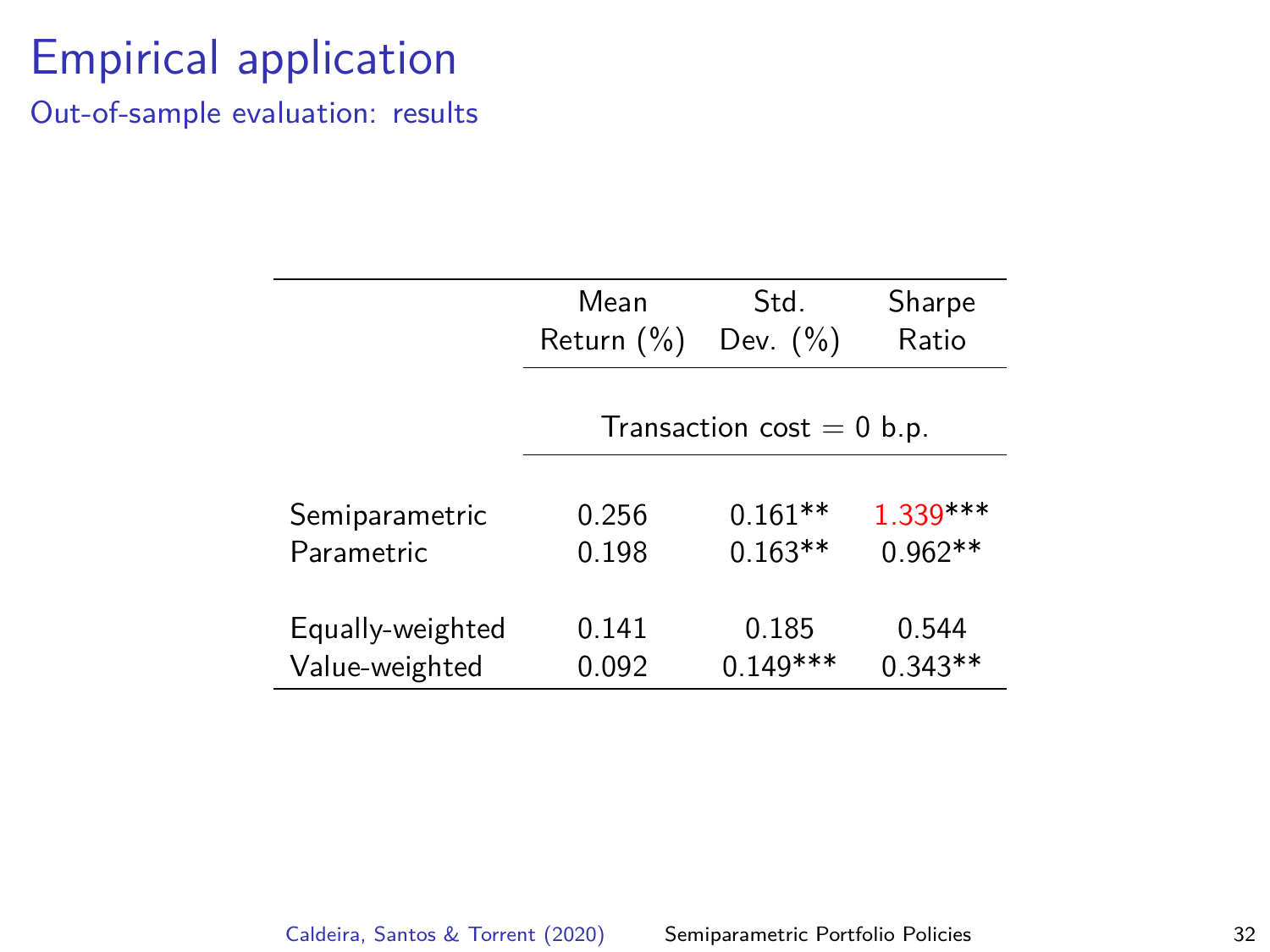Out-of-sample evaluation: results

|                  | Mean<br>Return $(\%)$        | Std.<br>Dev. $(\% )$ | Sharpe<br>Ratio |  |  |  |
|------------------|------------------------------|----------------------|-----------------|--|--|--|
|                  | Transaction cost $=$ 50 b.p. |                      |                 |  |  |  |
| Semiparametric   | 0.192                        | $0.160**$            | $0.944**$       |  |  |  |
| Parametric       | 0.138                        | $0.163**$            | 0.598           |  |  |  |
|                  |                              |                      |                 |  |  |  |
| Equally-weighted | 0.132                        | 0.184                | 0.494           |  |  |  |
| Value-weighted   | 0.088                        | $0.149***$           | $0.317***$      |  |  |  |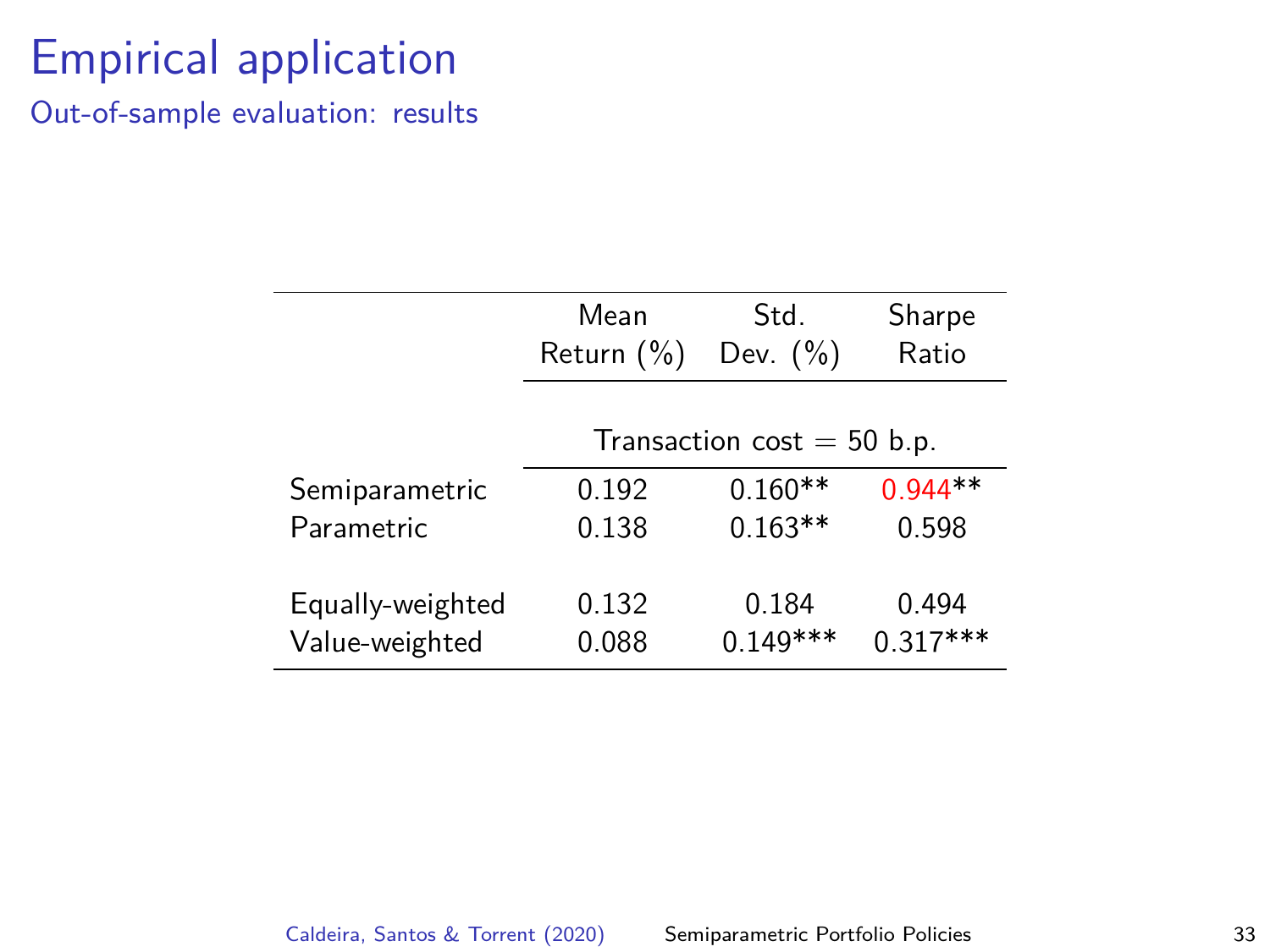#### Cumulative portfolio returns



Caldeira, Santos & Torrent (2020) [Semiparametric Portfolio Policies](#page-0-0) 34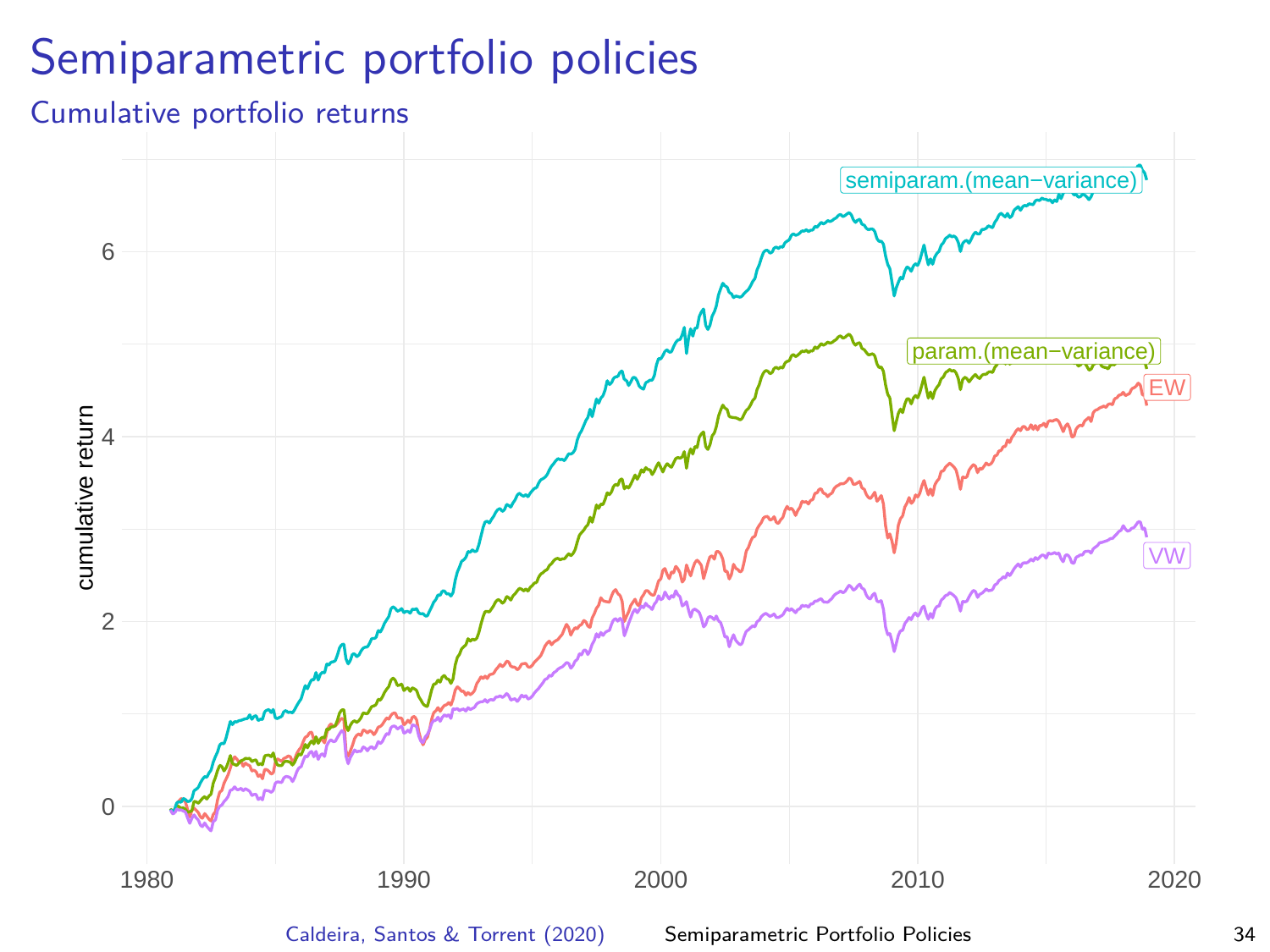#### Estimated parameters



Panel (a): Market equity

Caldeira, Santos & Torrent (2020) [Semiparametric Portfolio Policies](#page-0-0) 35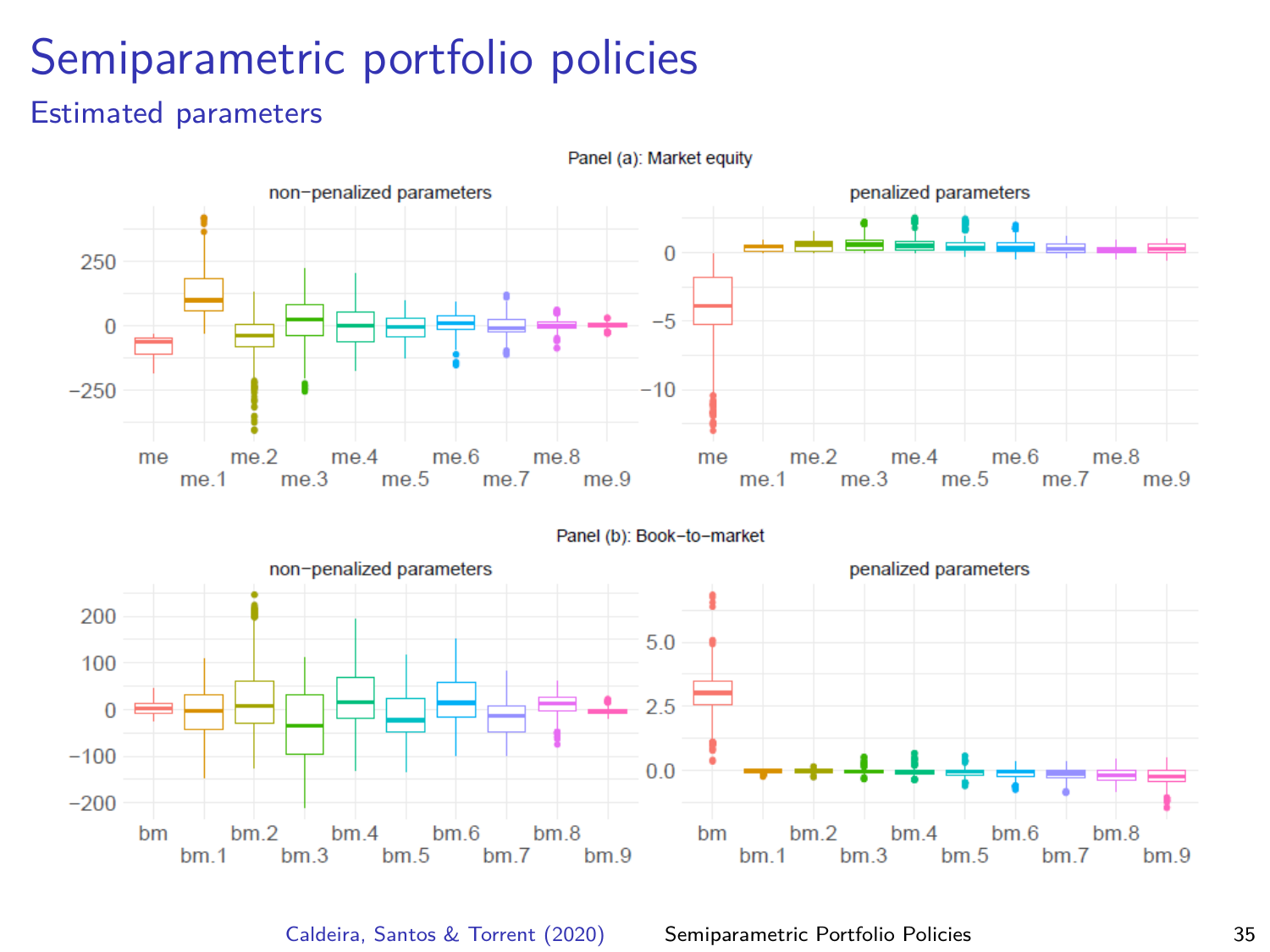#### Out-of-sample evaluation: penalization scheme

|                                            | Mean<br>Return $(\%)$                 | Std.<br>Dev. $(\% )$ | Sharpe<br>Ratio | Turnover                               | Mean<br>Return $(\%)$ | Std.<br>Dev. $(\%)$ | Sharpe<br>Ratio |
|--------------------------------------------|---------------------------------------|----------------------|-----------------|----------------------------------------|-----------------------|---------------------|-----------------|
|                                            | Panel A: Transaction $cost = 0 b.p$ . |                      |                 | Panel B: Transaction $cost = 50 b.p$ . |                       |                     |                 |
| Non-penalized<br>semiparametric portfolios | 0.590                                 | $0.221***$           | $2.474***$      | 7.492                                  | 0.118                 | $0.214**$           | 0.359           |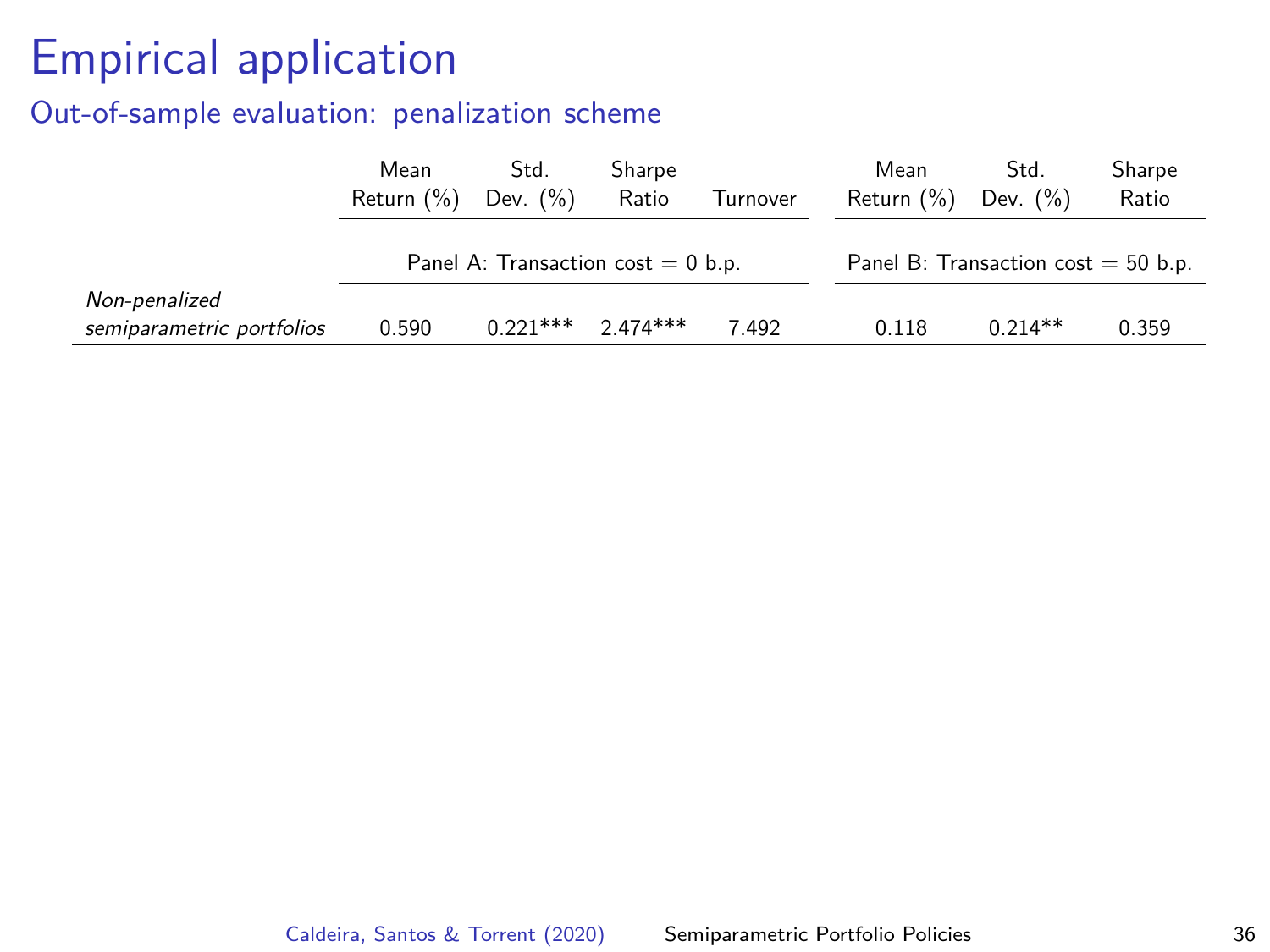#### Out-of-sample evaluation: penalization scheme

|                                            | Mean<br>Return (%)                    | Std.<br>Dev. $(\% )$ | Sharpe<br>Ratio | Turnover     | Mean<br>Return (%)                    | $\overline{Std}$ .<br>Dev. $(\%)$ | Sharpe<br>Ratio |  |
|--------------------------------------------|---------------------------------------|----------------------|-----------------|--------------|---------------------------------------|-----------------------------------|-----------------|--|
|                                            | Panel A: Transaction $cost = 0 b.p$ . |                      |                 |              | Panel B: Transaction $cost = 50 b.p.$ |                                   |                 |  |
| Non-penalized<br>semiparametric portfolios | 0.590                                 | $0.221***$           | $2.474***$      | 7.492        | 0.118                                 | $0.214**$                         | 0.359           |  |
| Portfolio Turnover                         | 15<br>10<br>5<br>$\,0\,$<br>1980      | 1990                 | 2000            | 2010<br>2020 | - Non.penalized<br>- Penalized        |                                   |                 |  |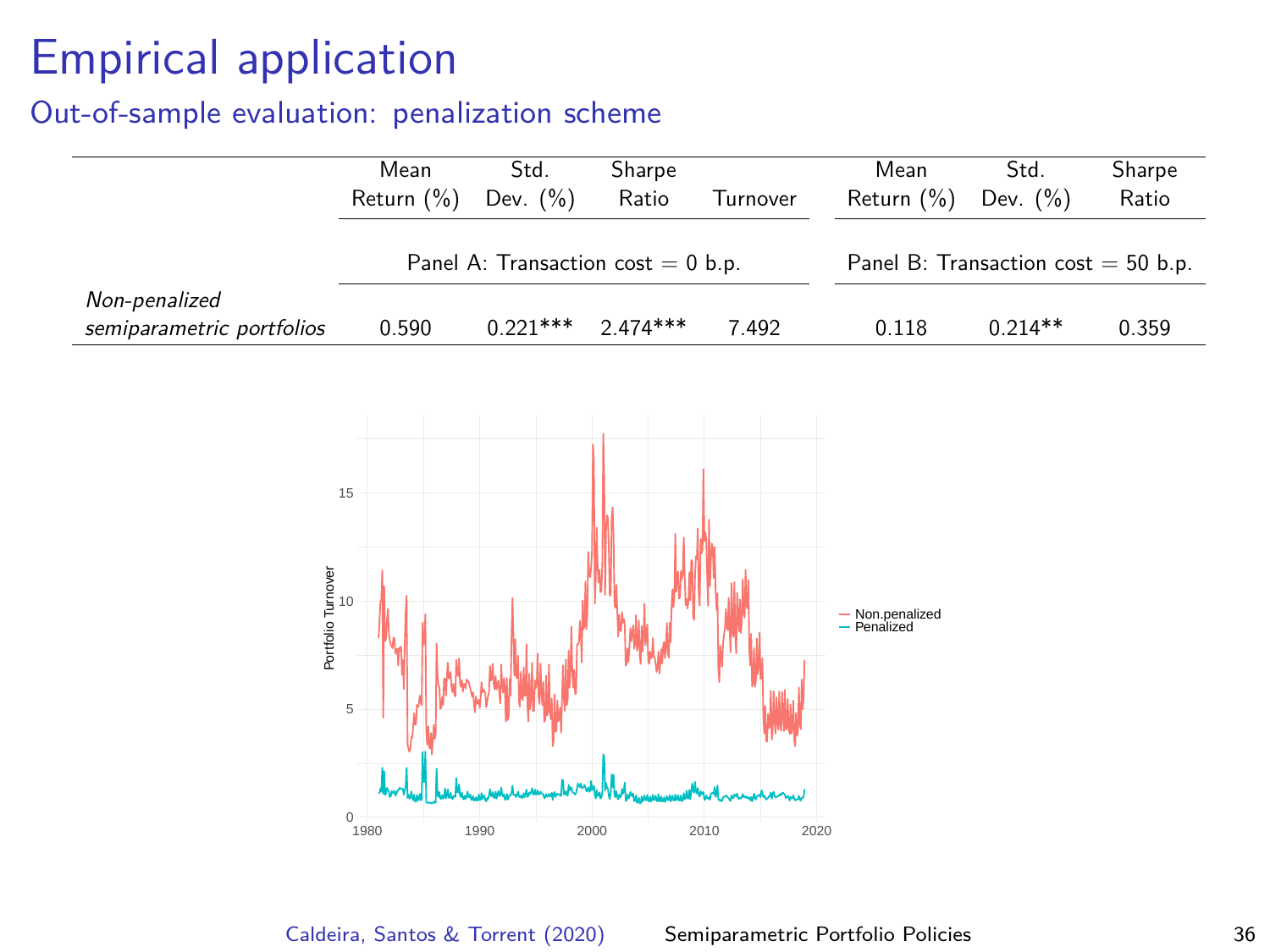# Concluding remarks

- We have proposed an alternative formulation of the linear parametric portfolio policies that allows for a nonlinear relationship between portfolio weights and characteristics.
- The novel approach is based on the notion of penalized splines and allows us to specify a set of nonlinear (piece-wise linear) additive function that maps characteristics and portfolio weights.
	- The linear specification is a special case of our approach.
- Our empirical application reveals that allowing for a more flexible relation between asset characteristics and portfolio weights translates into portfolios with better out-of-sample performance.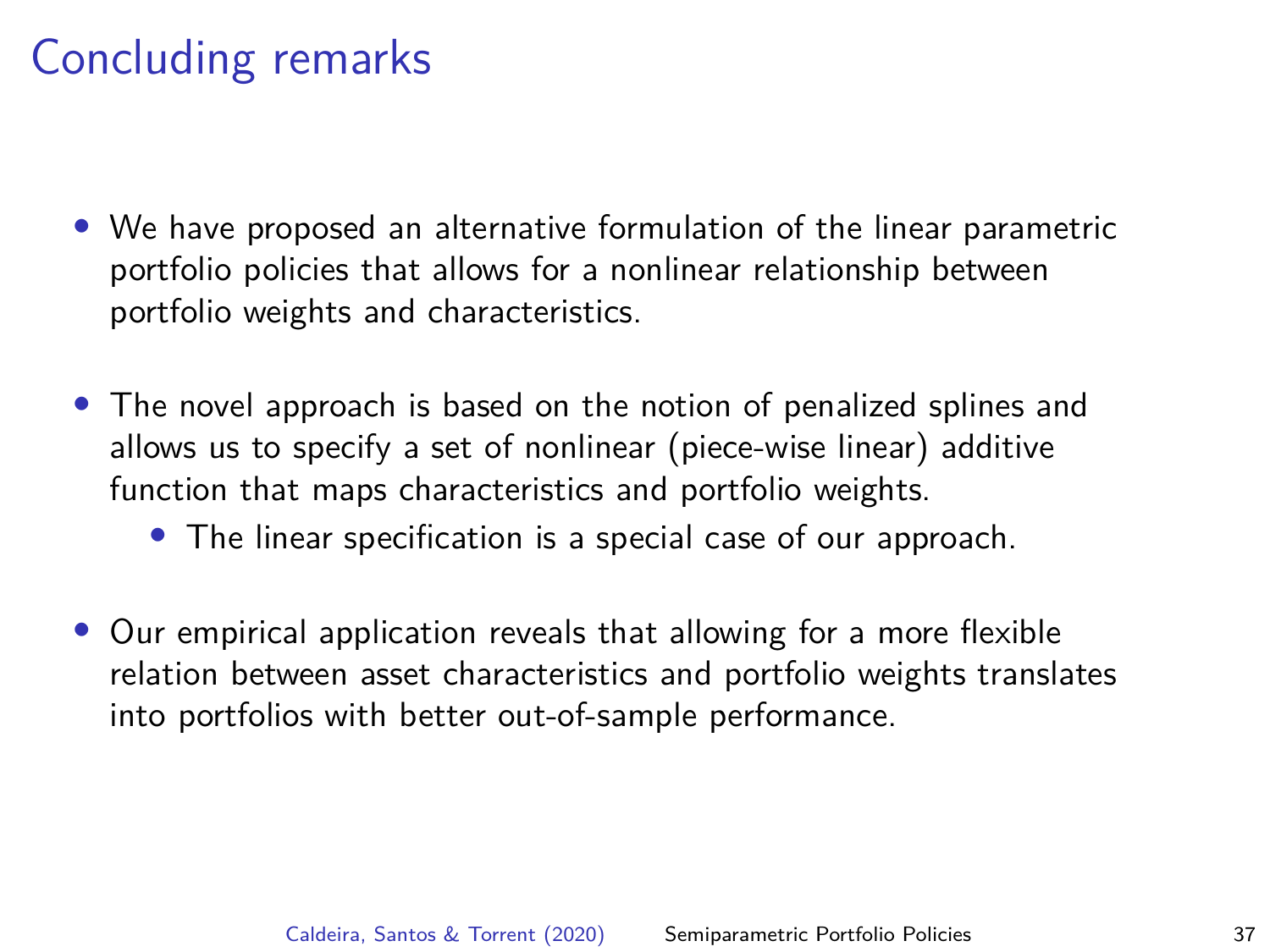# References I

<span id="page-45-3"></span>Michael W Brandt, Pedro Santa-Clara, and Rossen Valkanov. Parametric portfolio policies: Exploiting characteristics in the cross-section of equity returns. The Review of Financial Studies, 22(9):3411–3447, 2009.

<span id="page-45-9"></span>Andrew Y Chen and Tom Zimmermann. Open source cross-sectional asset pricing. SSRN Working Paper, 2020.

- <span id="page-45-2"></span>Victor DeMiguel, Lorenzo Garlappi, and Raman Uppal. Optimal versus naive diversification: How inefficient is the 1/n portfolio strategy? The review of Financial studies, 22(5):1915–1953, 2009.
- <span id="page-45-8"></span>Victor DeMiguel, Alberto Martin-Utrera, Francisco J Nogales, and Raman Uppal. A transaction-cost perspective on the multitude of firm characteristics. The Review of Financial Studies, 33(5):2180–2222, 2020.
- <span id="page-45-4"></span>Eugene F Fama and Kenneth R French. Common risk factors in the returns on stocks and bonds. Journal of financial economics, 33(1):3–56, 1993.
- <span id="page-45-5"></span>Eugene F Fama and Kenneth R French. A five-factor asset pricing model. Journal of financial economics, 116(1): 1–22, 2015.
- <span id="page-45-6"></span>Guanhao Feng, Stefano Giglio, and Dacheng Xiu. Taming the factor zoo: A test of new factors. The Journal of Finance, 75(3):1327–1370, 2020.
- <span id="page-45-10"></span>Joachim Freyberger, Andreas Neuhierl, and Michael Weber. Dissecting characteristics nonparametrically. The Review of Financial Studies, 33(5):2326–2377, 2020.
- <span id="page-45-11"></span>Shihao Gu, Bryan Kelly, and Dacheng Xiu. Autoencoder asset pricing models. Journal of Econometrics, 222(1): 429–450, 2021.
- <span id="page-45-7"></span>Kewei Hou, Chen Xue, and Lu Zhang. Replicating anomalies. The Review of Financial Studies, 33(5):2019–2133, 2020.
- <span id="page-45-0"></span>Philippe Jorion. Bayes-stein estimation for portfolio analysis. Journal of Financial and Quantitative Analysis, 21 (03):279–292, 1986.
- <span id="page-45-1"></span>Raymond Kan and Guofu Zhou. Optimal portfolio choice with parameter uncertainty. Journal of Financial and Quantitative Analysis, 42(03):621–656, 2007.
- <span id="page-45-12"></span>O. Ledoit and M. Wolf. Robust performance hypothesis testing with the Sharpe ratio. Journal of Empirical Finance, 15(5):850–859, 2008.